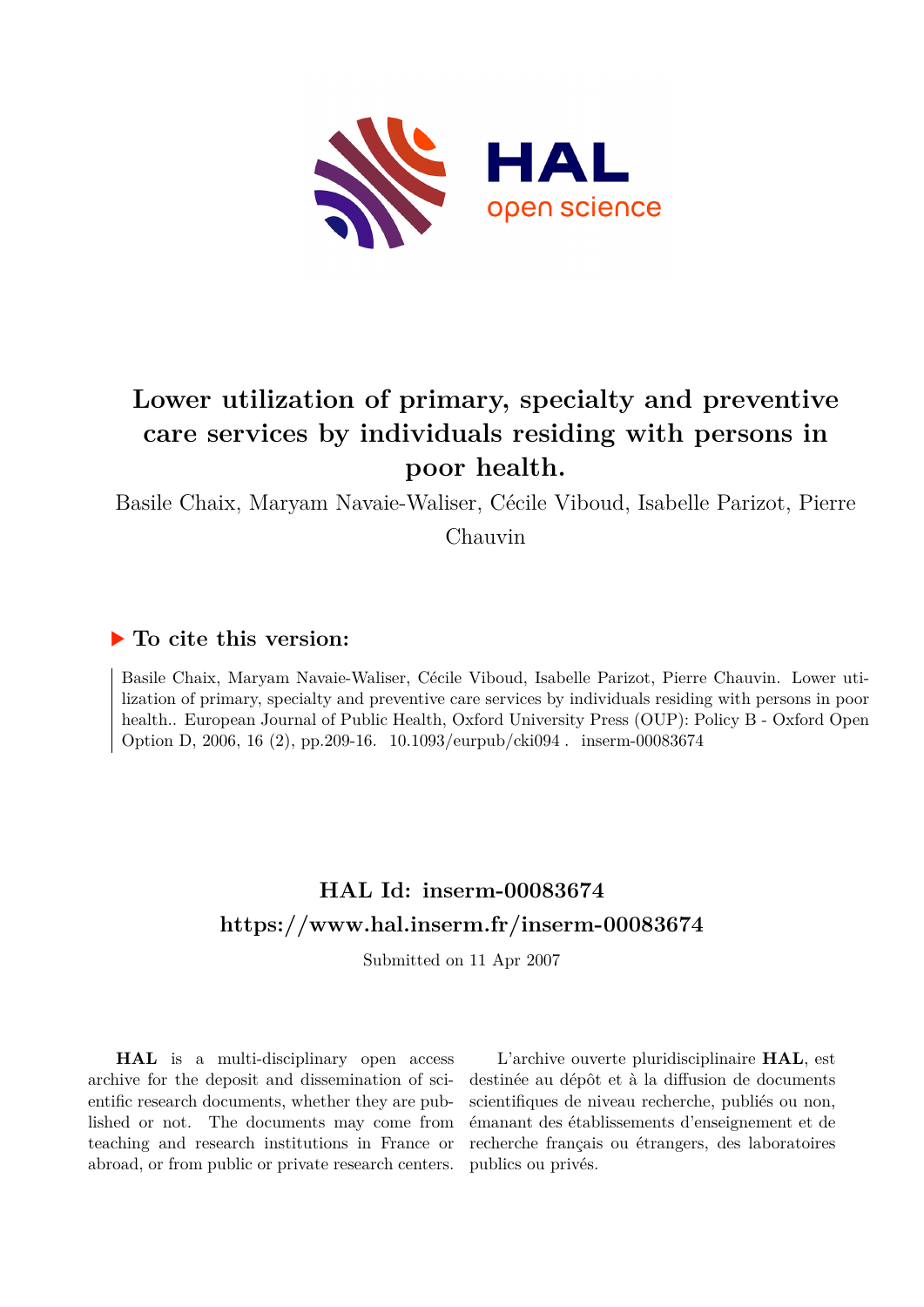

# Lower utilisation of primary, specialty, and preventive care services

by individuals residing with persons in poor health

# BASILE CHAIX, MARYAM NAVAIE-WALISER, CECILE VIBOUD, ISABELLE PARIZOT, PIERRE CHAUVIN \*

\* B. Chaix (PhD)<sup>1</sup>, M. Navaie-Waliser (DrPH)<sup>2</sup>, C. Viboud (PhD)<sup>3</sup>, I. Parizot (PhD)<sup>1</sup>, P. Chauvin  $(MD, DSc)^1$ 

1 Research Unit in Epidemiology and Information Sciences, National Institute of Health and Medical Research (INSERM U707), France.

2 Center for Home Care Policy and Research, Visiting Nurse Service of New York, New York, New York, U.S.A.

3 Fogarty International Center, National Institutes of Health, Bethesda, Maryland, U.S.A.

**Correspondence:** Basile Chaix, INSERM U707, Faculté de Médecine Saint-Antoine, 27 rue Chaligny, 75571 Paris Cedex 12, France, tel. +33 (0)1 44 73 84 43, fax +33 (0)1 44 73 86 63, e-mail: chaix@u707.jussieu.fr

The first author carried out this work with a doctoral grant, and with a grant from the French Ministry of Research (TTT027). The project was supported by the 'Avenir 2002' programme of INSERM (the French National Institute of Health and Medical Research).

Word count (excluding abstract, references, and tables): 2989

Running head: Residing with persons in poor health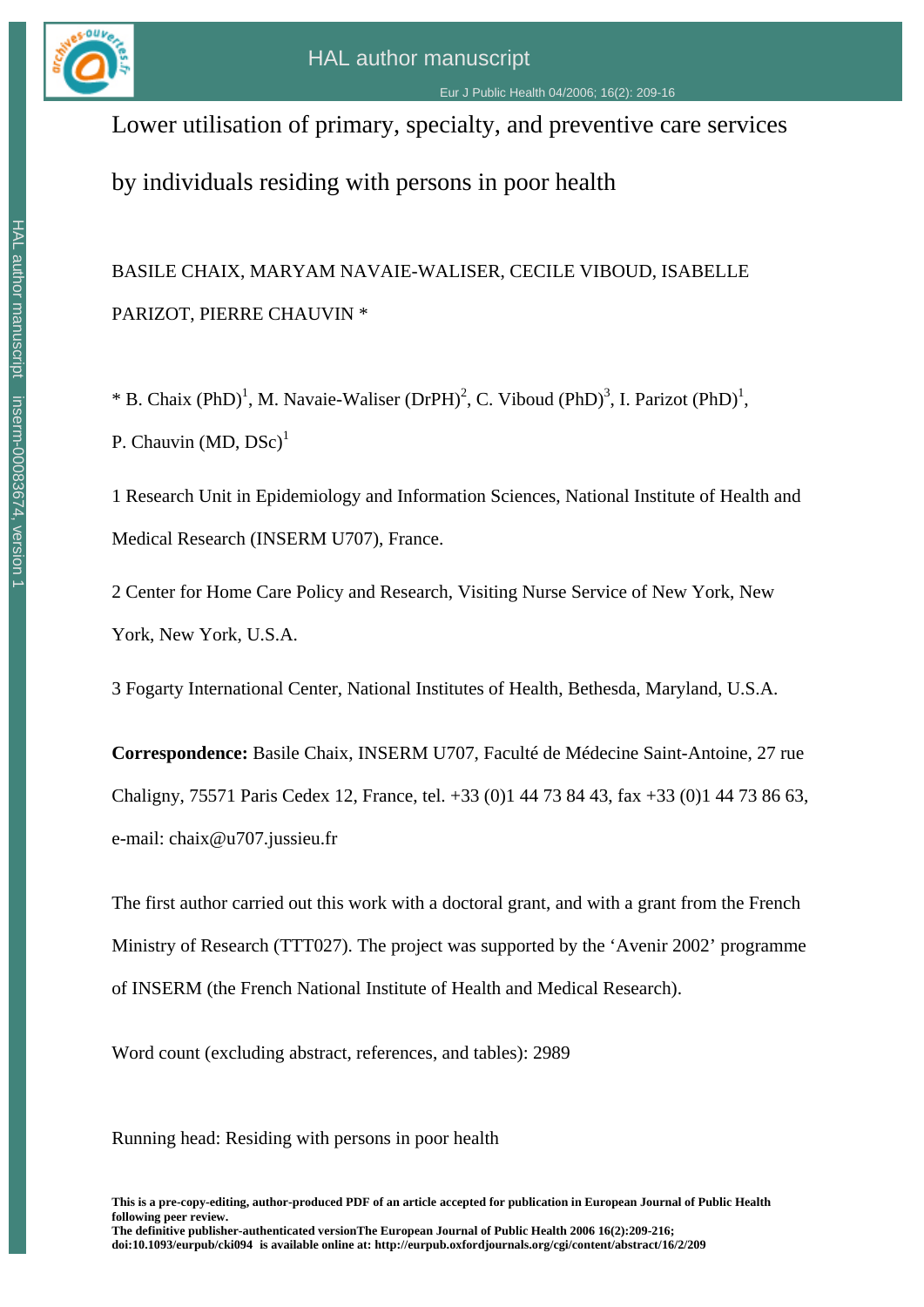Lower utilisation of primary, specialty, and preventive care services by individuals residing with persons in poor health

**Background: Since household time and financial resources for healthcare are primarily spent for those household members with the most urgent health needs, individuals residing with persons in poor health may be at risk of underusing healthcare services. We examined whether they had a lower use of primary, specialty, and preventive care than individuals who did not reside with persons in poor health. Methods: Data collected in 2000 from a representative sample of 8,210 French individuals aged 18 years and older from 3,810 households were analysed with logistic regression models adjusted for health, demographic, and socioeconomic variables. Results: We found that individuals residing with 1 other survey respondent had a higher risk of not using primary care, specialty care, and preventive care in the 12 months preceding the study when the health status of the other survey respondent was poorer (fair or alternatively poor vs. good). Furthermore, individuals residing with 2 other survey respondents had a higher risk of not using primary care, specialty care and preventive care in the 12 months preceding the study when they resided with a higher number of respondents in fair or poor health (1 or alternatively 2 vs. 0). Conclusion: The lower use of health services by individuals residing with persons in poor health may signal a need for health practitioners to broaden the scope of care beyond their patients, and for policymakers to consider the long term impact of this situation on the healthcare system.** 

**Keywords: Family caregivers, family health, health service use.**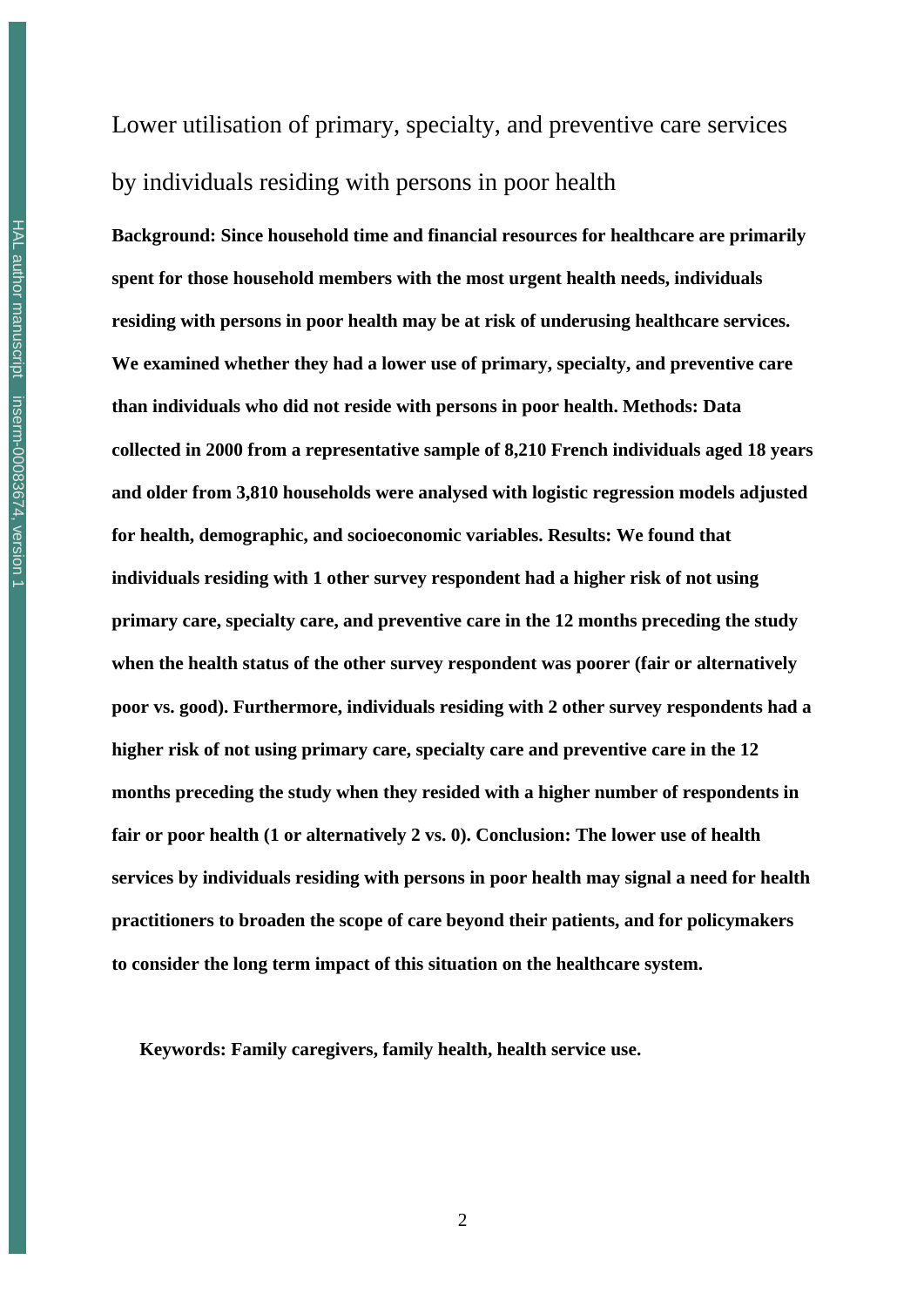### **Key-points:**

- Assuming that household time and financial resources for healthcare are primarily spent for those household members with the most urgent health needs, we examined whether individuals residing with persons in poor health have a lower use of primary, specialty, and preventive care than people who have not been cast in such a situation.
- Using French survey data, we found that people residing with persons in poorer health or with a higher number of persons in poor health had a lower use of primary, specialty, and preventive care.
- The lower use of health services by individuals residing with persons in poor health may signal a need for health practitioners to broaden the scope of care beyond their patients, and for policymakers to consider the long term impact of this situation on the healthcare system.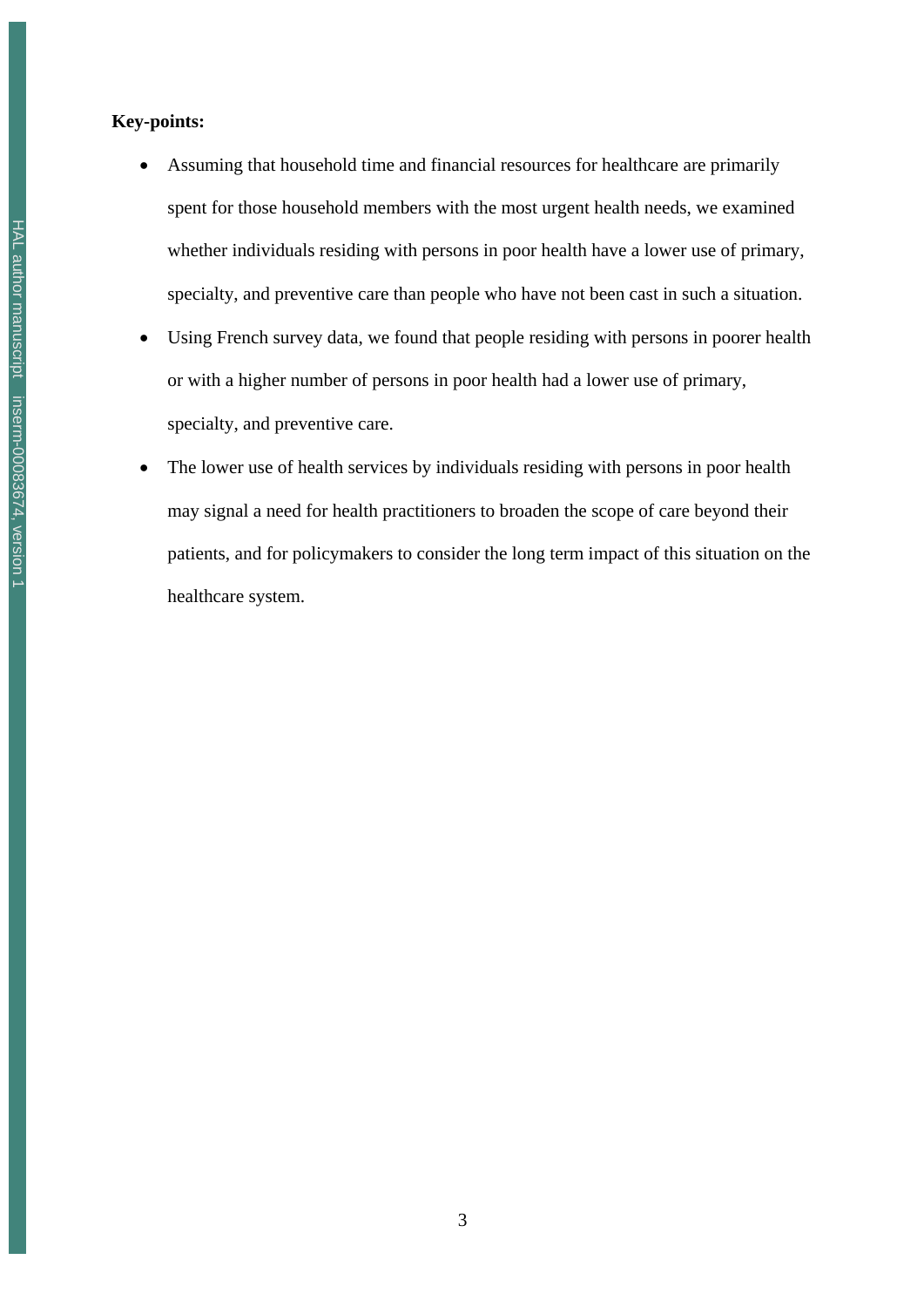On one hand, medical advances have enabled people with serious and chronic illness to survive longer despite their health problems.<sup>1</sup> On the other hand, in recent years, the healthcare systems of many Western countries have experienced trends towards shortened hospital stays and expanded outpatient care services.<sup>2-5</sup> These recent changes have made living with persons in poor health a common experience. It is well known that many individuals residing with persons in poor health play an important part in healthcare delivery as family caregivers. Increased risks of stress,<sup>1,6-14</sup> distress,<sup>2,3</sup> depressive symptoms,<sup>1,2,12,14-19</sup> and poor physical health<sup>2,4,12,17,19,20</sup> have been reported for these family caregivers, and have often been attributed in the literature to the hardship of the caregiving activity. Public health researchers have extensively investigated the utilisation patterns of the services providing support to family caregivers.<sup>5,21,22</sup> However, few studies have examined whether individuals residing with persons in poor health actually receive adequate healthcare for their own health concerns. Since household time resources<sup>1,2,6,9,23</sup> and financial resources<sup>1,11,24</sup> for healthcare are primarily spent for those household members with the most urgent health needs, individuals residing with persons in poor health may be at risk of underusing healthcare services.

The literature on this question is very sparse. A North American study has ascertained that caregivers of senile dementia patients had a greater number of visits to their physician and a greater number of prescription medication (for their own health concerns) than their matched non-caregiver controls.<sup>12</sup> On the other hand, a Californian study of elderly members of a large health maintenance organisation reported no significant difference in routine physical examinations between caregivers and non-caregivers.<sup>25</sup> In both studies, however, measures of association were not adjusted for each individual's health status. Therefore, the use of healthcare services by caregivers and non-caregivers cannot be appropriately compared, since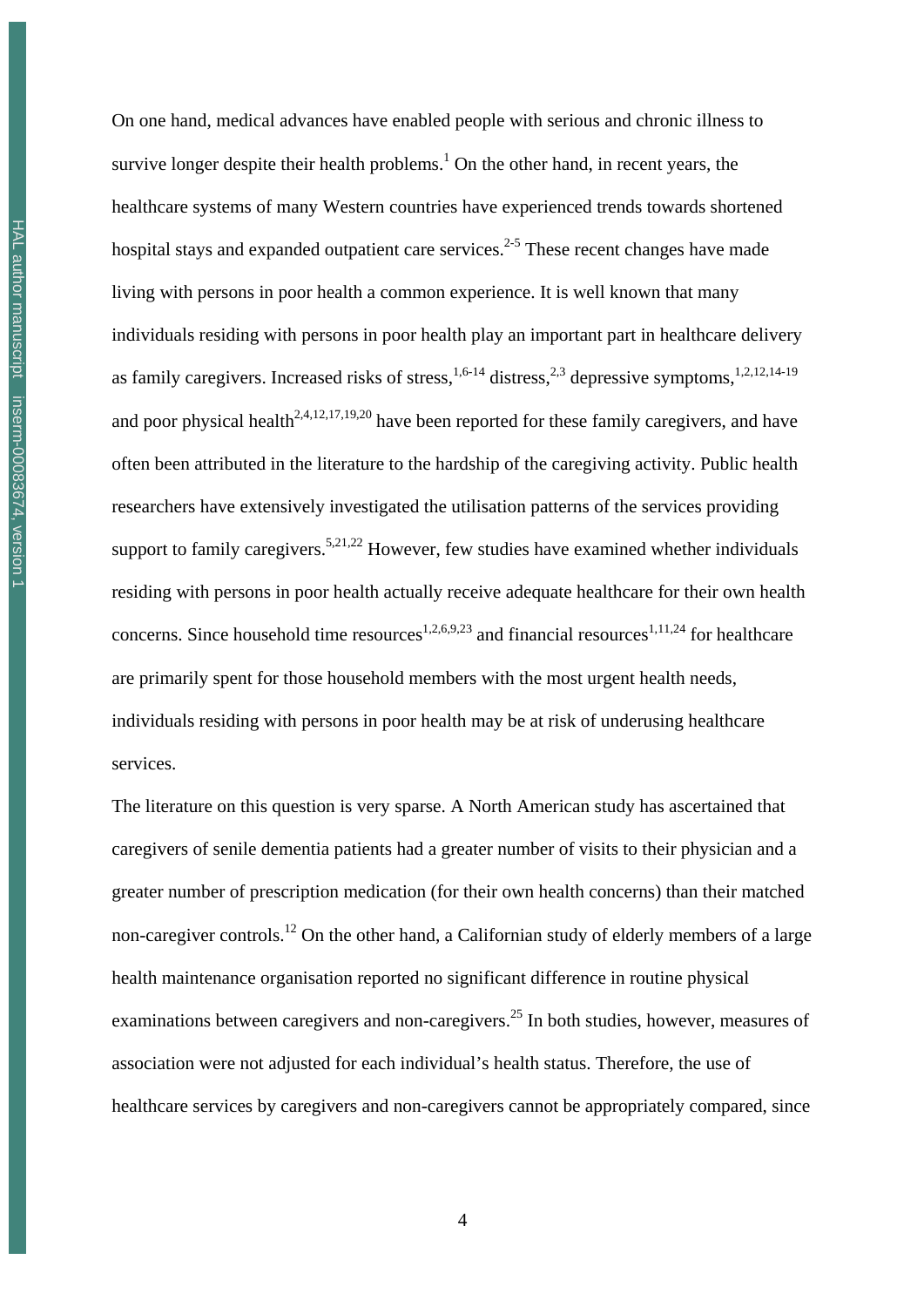the two groups are not comparable in terms of their health status and their resulting healthcare needs (see references above).

Considering the shortcomings in the literature, (a) we took into account the potential confounding effects of the health status and sociodemographic characteristics; (b) we considered all the adults residing with persons in poor health rather than only the effective family caregivers, so that our findings would have widespread generalisability; and (c) we investigated utilisation patterns of several types of healthcare services. Our study expands former research in this area by examining whether individuals residing with persons in poor health have a lower use of primary, specialty, and preventive care than people who have not been cast in such a situation.

#### **METHODS**

#### *Source of Data*

Cross-sectional data were collected in 2000 by the French National Institute of Statistics and Economic Studies (INSEE) through a face to face interview survey. Households were randomly drawn from the INSEE master sample (a list of households made at the time of each census that constitutes a pool from which all INSEE survey samples are drawn in the period between two censuses<sup>26</sup>). Survey questionnaires were completed by 5,413 (79%) out of the 6,824 households selected. Up to 3 persons aged 15 years or older were surveyed in each household. When there were more than 3 such persons in the household, 3 were randomly selected for an interview. During scheduled interview times, 28% of the preselected individuals were absent. Their questionnaires were completed by another household member. Data were collected by trained interviewers using structured survey questionnaires, which captured demographic characteristics, health characteristics, socioeconomic variables (including precise financial indicators), and information on healthcare utilisation.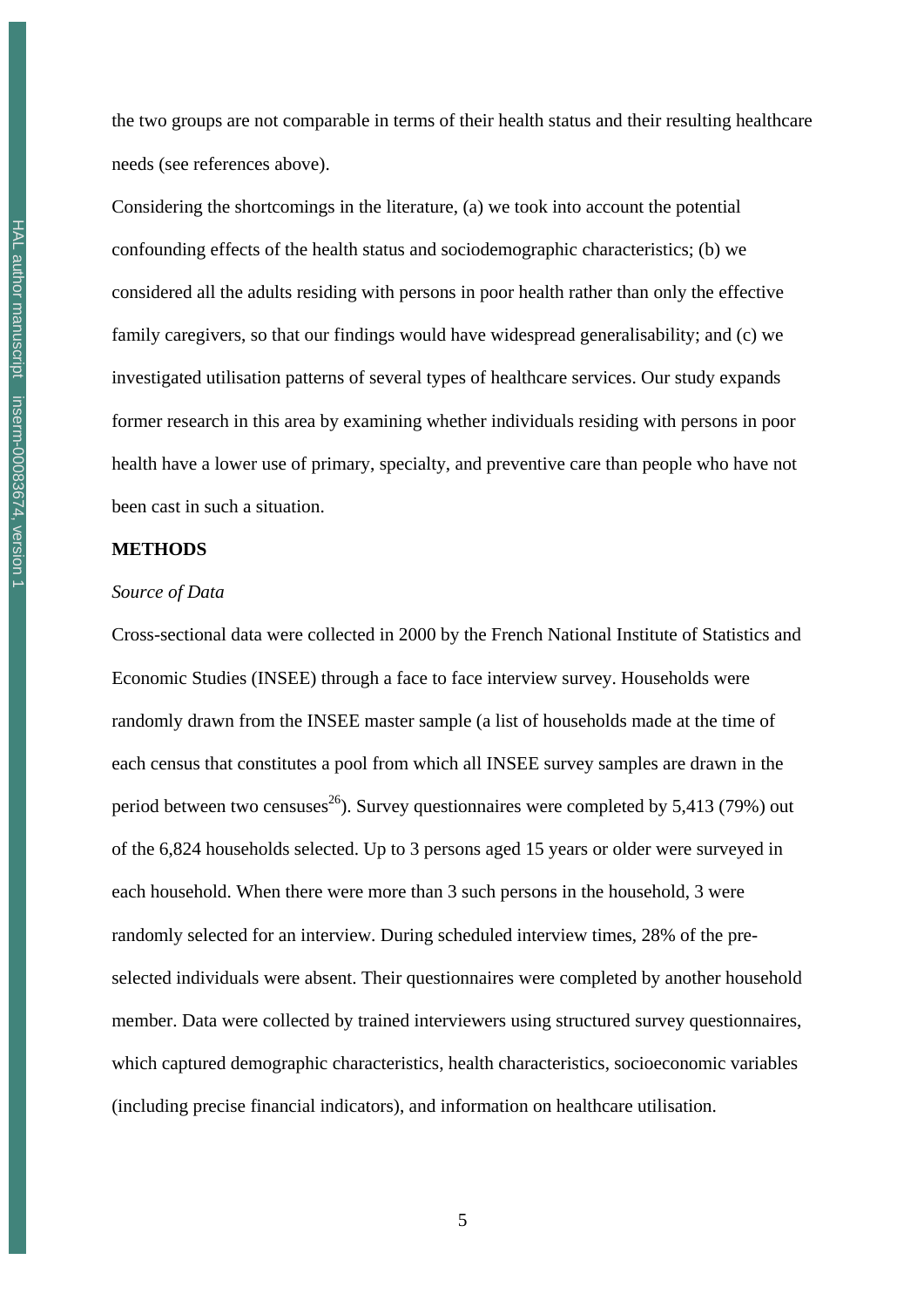For the purposes of this study, individuals surveyed who were under 18 years of age ( $n = 464$ ) were excluded from the study sample, so that individuals who may have little decisionmaking power over healthcare utilisation were not included. Individuals who had no other surveyed household member ( $n = 1,599$ ) were also excluded from the analyses. Twenty-one individuals were further excluded because of incomplete information on healthcare utilisation. In the end, the study sample consisted of 8,210 individuals aged 18 years or older from 3,810 households with 2 or 3 survey respondents. Weighting coefficients were computed by INSEE to ensure that the sample was representative of the French population in terms of age, gender, and employment status.

#### *Statistical Analysis*

The 3 binary outcome variables were based on the following survey questions posed to respondents: "Over the previous 12 months: 1) Have you consulted a primary care physician? 2) Have you consulted a specialist physician (of any kind)? 3) Have you had medical tests or clinical examinations performed for preventive purposes?" For each question, respondents had to choose between the following answers: "Yes, one time; yes, two or three times; yes, more than three times; no, never". The three binary outcomes indicated whether each individual had or had not used (a) primary care physician consultations, (b) specialist physician consultations, and (c) preventive care in the 12 months preceding the study ( $1 = no$ use;  $0 =$  at least one utilisation).

Weighted multilevel logistic models<sup>27,28</sup> with individuals nested within households were fitted for each outcome variable. Since health, demographic, and socioeconomic factors have repeatedly been shown to be associated with healthcare utilisation, they were progressively introduced into the models in order to control for potential confounders. These variables are listed and extensively detailed in *table 1*. Our purpose was to disentangle the effect of residing with persons in poor health from other interactions between household members,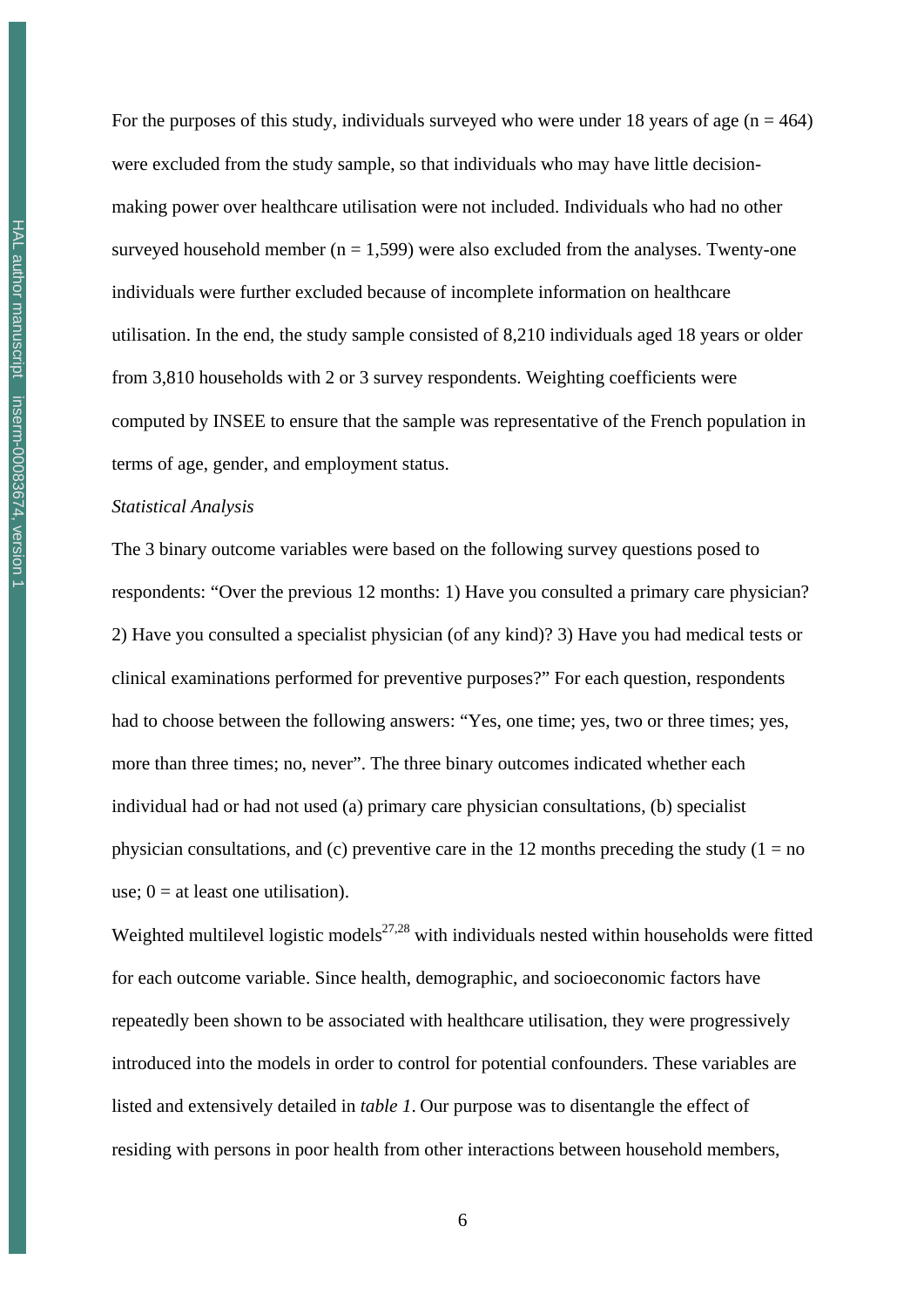such as mimicry of healthcare utilisation behaviour between such household members. Accordingly, for improved adjustment of the model for the utilisation of a given service, we considered whether individuals residing with persons who did not use that specific service in the 12 months preceding the study had an increased risk of not using it themselves (see bottom of *table 1*). Furthermore, we took into account the potential confounding effect of other-reported rather than self-reported health service utilisation for those individuals who were absent at the time of the interview: the models were adjusted for the presence/absence of individuals.

For every individual aged 18 years or older, we took into account the other persons aged 15 years or older surveyed in their household in defining the explanatory variable of interest (health status of the other persons surveyed in the household). Therefore, a given individual was considered both as an individual from the study sample and as a household member for 1 or 2 other individuals in the sample.

Separate regression models were fitted for individuals residing with 1 other survey respondent and for those residing with 2 other survey respondents. The models were used to test the following hypotheses: (a) Individuals residing with 1 other survey respondent had a higher risk of not using healthcare services in the 12 months preceding the study when the health status of the other respondent was poorer (fair or alternatively poor vs. good). (b) Individuals residing with 2 other survey respondents had a higher risk of not using healthcare services in the 12 months preceding the study when they resided with a greater number of respondents in fair or poor health (1 or alternatively 2 vs. 0).

First, we estimated models that took into account only the health status of co-residents and the number of other household respondents who did not use the healthcare service over the previous 12 months. In order to assess the potential confounding role played by the health status of individuals, we then included the different health variables (reported health status,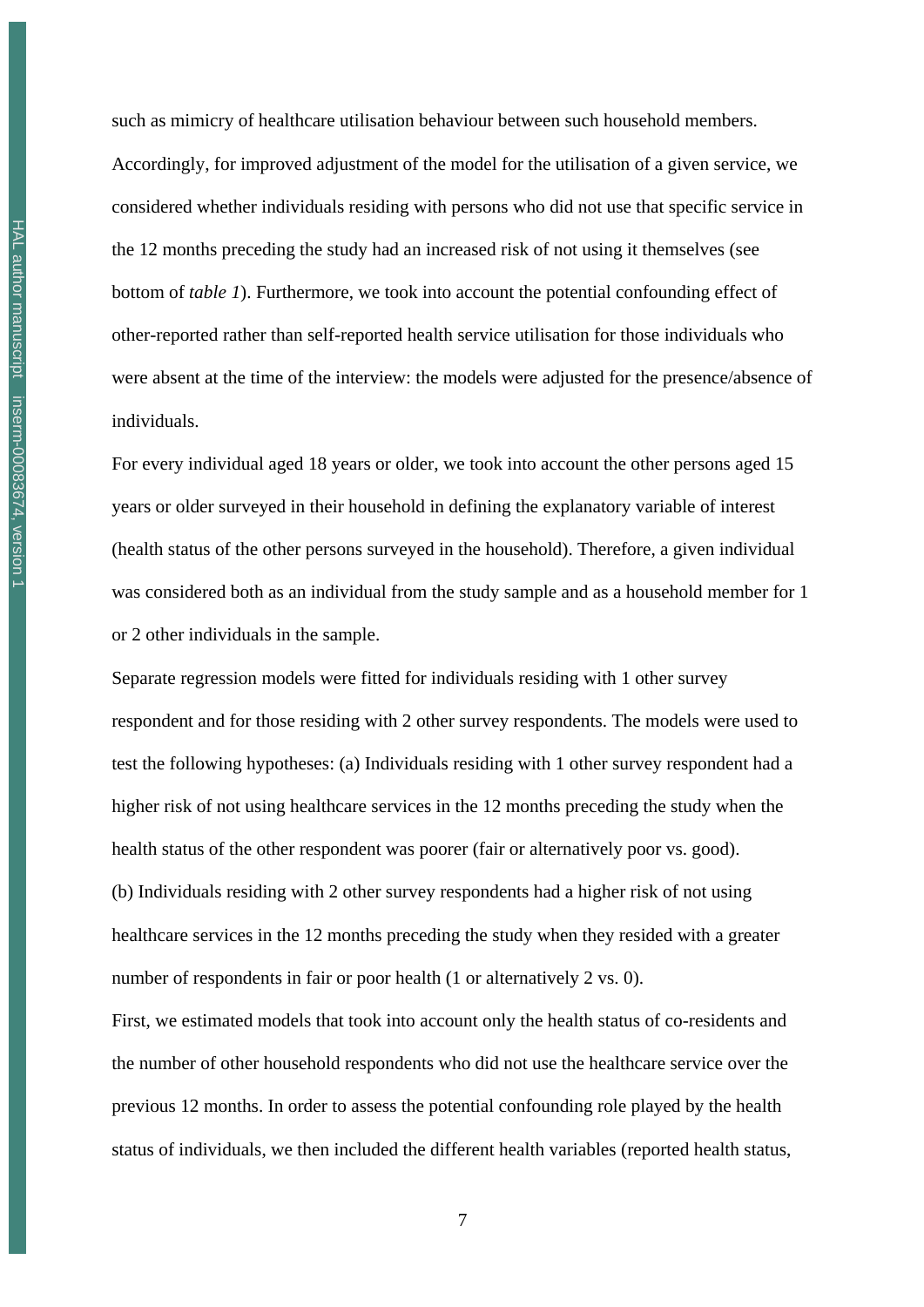chronic disease, sick leave, and home assistance). In a third step, demographic and socioeconomic variables were introduced into the model.

All multilevel model parameters were estimated with MLwiN 1.2 software (Institute of Education, London, UK). Adjusted odds ratios (ORs) and 95% confidence intervals (CIs) were computed.

#### **RESULTS**

In the sample, 18% of the individuals did not use primary care services, and 45% did not use specialty care services in the 12 months preceding the study. Fifty-eight percent of the individuals used no preventive healthcare services in the 12 months preceding the study. Twenty-seven percent of the individuals were in poor health, and 45% in fair health. Overall, 23% of individuals resided only with persons in good health. Thirty-one percent resided with at least one person in poor health. Regarding healthcare utilisation of the co-residents, 13%, 37%, and 52% of the individuals, respectively, had no co-residents who used primary, specialty, or preventive care over the previous 12 months. Many individual-level explicative variables were found to differ between those residing and those not residing with persons in fair or poor health (*table 2*). In particular, individuals residing with persons in fair or poor health had a markedly higher risk of being in fair or poor health themselves, and this association remained after adjustment for demographic and socio-economic variables (results not shown). $31$ 

In all our models (before and after adjustment for health, demographic and socioeconomic variables), individuals residing with survey respondents who did not use a given healthcare service had increased risks of not using that service themselves in the 12 months preceding the study (*tables 3, 4, and 5*).

In the models that were not adjusted for health and sociodemographic variables (*table 3*), residing with persons in fair or poor health was not associated with healthcare utilisation,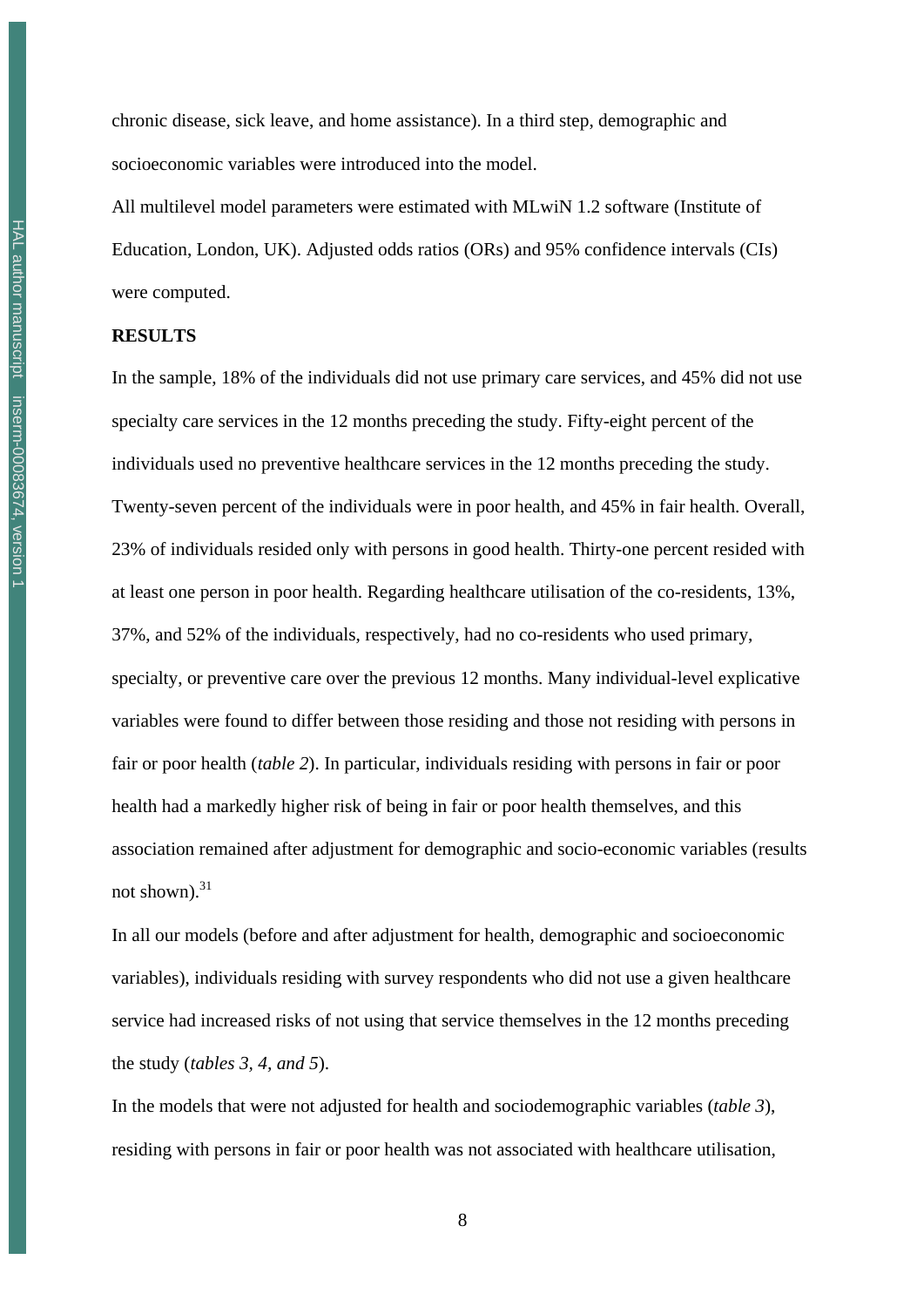except in the case of specialty and preventive care for individuals residing with 2 other survey respondents. When health variables were included into the models (*table 4)*, consistent associations between residing with persons in fair or poor health and utilisation of healthcare services appeared in all the models, indicating that health status was a major confounding factor (see the discussion section).

Individuals residing with 1 other survey respondent had a higher risk of not using healthcare services in the 12 months preceding the study when the health status of the other survey respondent was poorer (fair or alternatively poor vs. good) (*table 4*). The association was linear and significant for each of the 3 types of healthcare services (i.e., primary, specialty, and preventive care). Moreover, individuals residing with 2 other survey respondents had a higher risk of not using healthcare services in the 12 months preceding the study when they resided with a greater number of respondents in fair or poor health (1 or alternatively 2 vs. 0) (*table 4*). The association was linear and significant for each of the 3 types of healthcare services. As indicated in *table 5*, even if the strength of association diminished slightly in most of the cases, all these associations remained significant and dose-response when demographic and socioeconomic variables were introduced into the models.

#### **DISCUSSION**

Our study addresses an important topic that has received minimal attention in the scientific literature, namely, the utilisation of healthcare services by individuals residing with persons in poor health. Building on the earlier literature, the study provides a broader outlook by showing that residing with persons in poorer health or with a higher number of persons in fair or poor health has adverse and dose-response effects on the likelihood of using 3 different types of healthcare services (primary, specialty, and preventive care).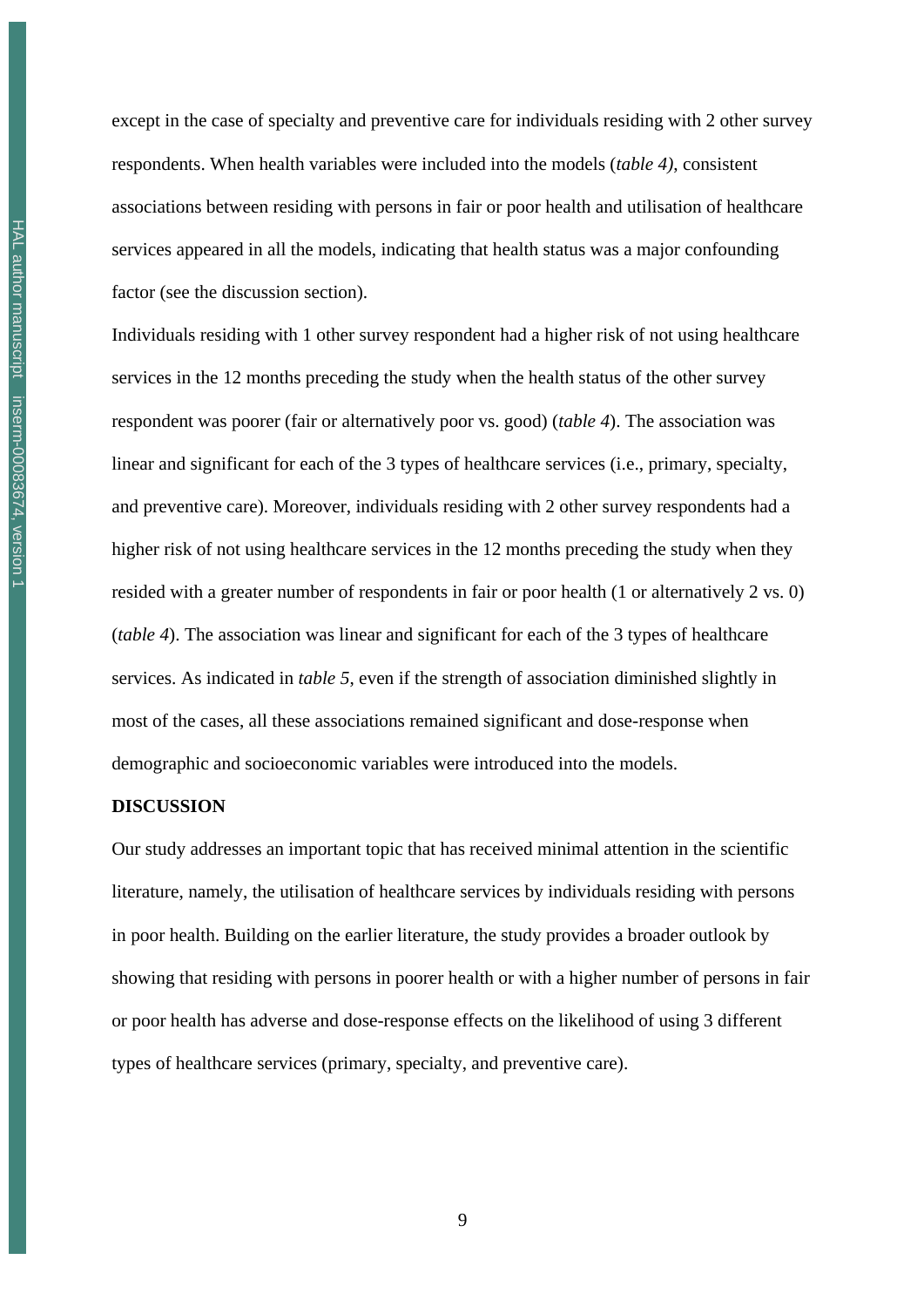There are several limitations to our study. First, 21% of the households refused to participate in the survey. This is not a particularly significant rate of non-participation for such population surveys. However, we had almost no information on those households that refused to participate, and were therefore not able to assess how it could have affected the associations reported here. Second, for certain individuals in the study sample, we did not have information for all the household members (household residents under 15 years of age and certain individuals in households where there were more than 3 persons 15 or older were not surveyed). Survey data with information on all members of a household would be useful in order to obtain more accurate estimates of the risks incurred by individuals residing with persons in poor health. Third, utilisation of healthcare services was other-reported rather than self-reported for the pre-selected individuals who were absent at the time of the interview. The inclusion in models of a dummy variable for the presence/absence of the individuals indicated that those individuals who did not personally complete the survey questionnaire had a higher risk of being classified as non-users of specialty care (the effect was not significant for primary care and preventive care). Therefore, our estimates of the percentage of individuals who did not use specialty care in the 12 months preceding the study may be biased towards overestimation. However, the impact that residing with persons in fair or poor health had on specialty care utilisation remained unchanged after adjusting the model for the presence/absence of the individuals scheduled to be interviewed.

### *Interpretation of the findings*

In our study, consistent associations between residing with persons in poor health and utilisation of healthcare services were found only when adjusting for the health status of the respondents, indicating that this variable was a major confounder. In healthcare utilisation research, it is common to adjust findings on risk factors of lower utilisation for the health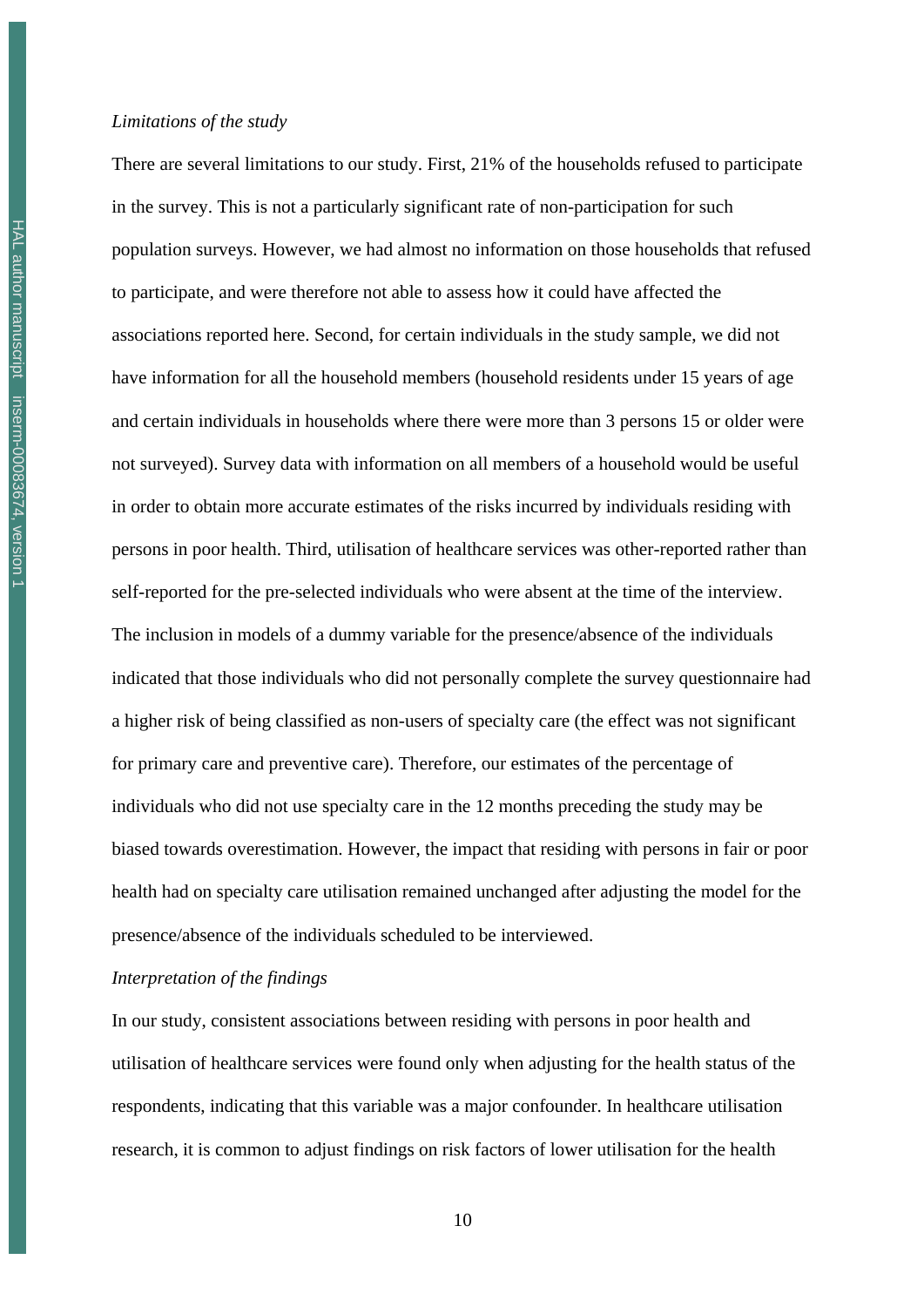status of individuals. Indeed, residing with persons in poor health is a risk factor of lower utilisation only if those people living with sick persons have a lower utilisation of services than individuals *with similar healthcare needs* who do not reside with persons in poor health. Our findings indicate that studies investigating the association between residing with persons in poor health and healthcare utilisation, without adjusting for the respondents' own health status, may be misleading.

In France, individuals can consult any physician of their choice (primary care physician or specialist) as frequently as they wish.<sup>29</sup> Every legal resident is entitled to basic health coverage, and user charges that are not reimbursed by national Social Security (6 euros for a primary care consultation, with higher prevailing fees for specialists) are refunded by supplementary elective insurance plans. In 2000, 93% of the population carried this extra insurance.<sup>32</sup> Therefore, even if there may not be major income-related barriers for access to healthcare in France, some people without supplementary insurance, or with supplementary insurance of a lower quality, may find it quite expensive to access certain specialised healthcare services.

In this context, several causal pathways may be suggested for associations between residing with persons in poor health and the utilisation of healthcare services. First, individuals residing with persons having considerable medical expenses may have to spend less money on their own health to allow for the increased healthcare costs of their ill household members. The financial barrier may be reinforced because individuals residing with such persons in especially poor health may consider spending money for their healthcare unwarranted in view of the more serious and urgent healthcare needs of their ill household members. Second, other mechanisms not directly related to financial resources may also play a part in certain situations, such as the time involved and the drain on affective resources. The caregiving literature reports that family caregivers experience subjective and objective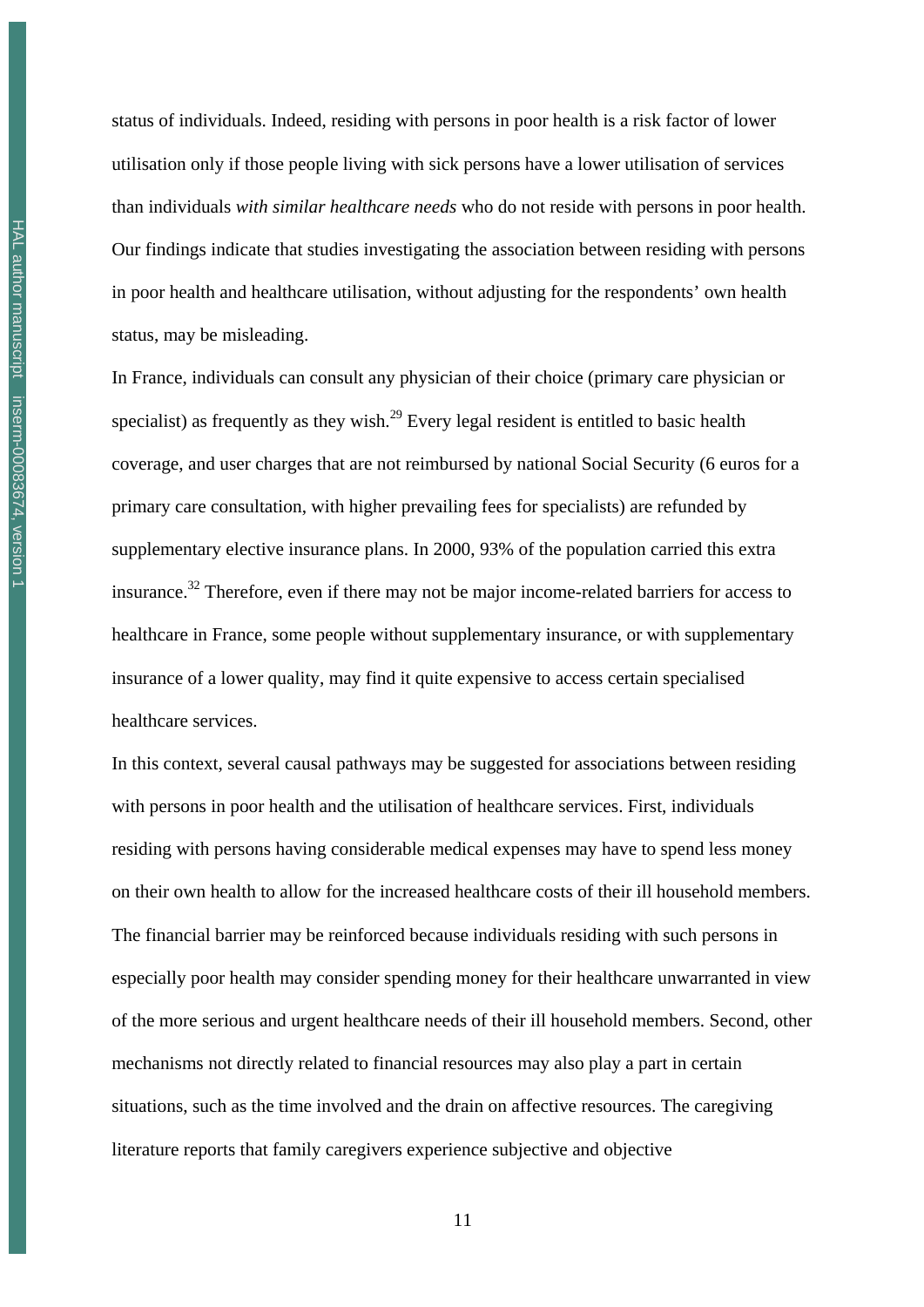HAL author manuscript inserm-00083674, version 1 HAL author manuscript inserm-00083674, version 1 burdens<sup>13,18,21,22,33-37</sup> leading to the disruption of daily life and the restriction of activity.<sup>1-</sup> 3,12,16,38-40 Therefore, certain individuals residing with persons with a particularly deteriorated health status may be objectively and subjectively too overburdened by their caregiving activity to mind their own health.<sup>23,41</sup> Finally, individuals residing with persons in poor health may downplay the importance of their own health problems in view of the problems of their ill household members and may, therefore, have a lower than expected utilisation of healthcare services.

Some of the causal pathways described above (increased healthcare costs and increased caregiving burden) may only hold true for individuals residing with persons in especially poor health. However, in our study, even those residing with persons in fair health had lower than expected utilisation of the three types of services cited earlier. Additional study may gain more insight into the causal pathways at play.

### *Implications for policy and practice*

We identified a risk factor of lower use of several types of healthcare services that has almost never been investigated in Europe or North America. Findings similar to the ones reported here may be expected in other industrialised countries, although with minor changes due to differences in healthcare systems.

Although we found that individuals residing with persons in poor health had a lower use of medical services, we were not able to compare their levels of utilisation with existing recommendations or expressed needs. Therefore, we were not able to demonstrate whether this lower utilisation corresponds to underutilisation of care for many such individuals residing with persons in poor health. This realistic interpretation of our findings may constitute a relevant hypothesis for future research. In a public health perspective, underuse of healthcare services by individuals residing with persons in poor health would signal a need for health practitioners to broaden the scope of care beyond the patients themselves and move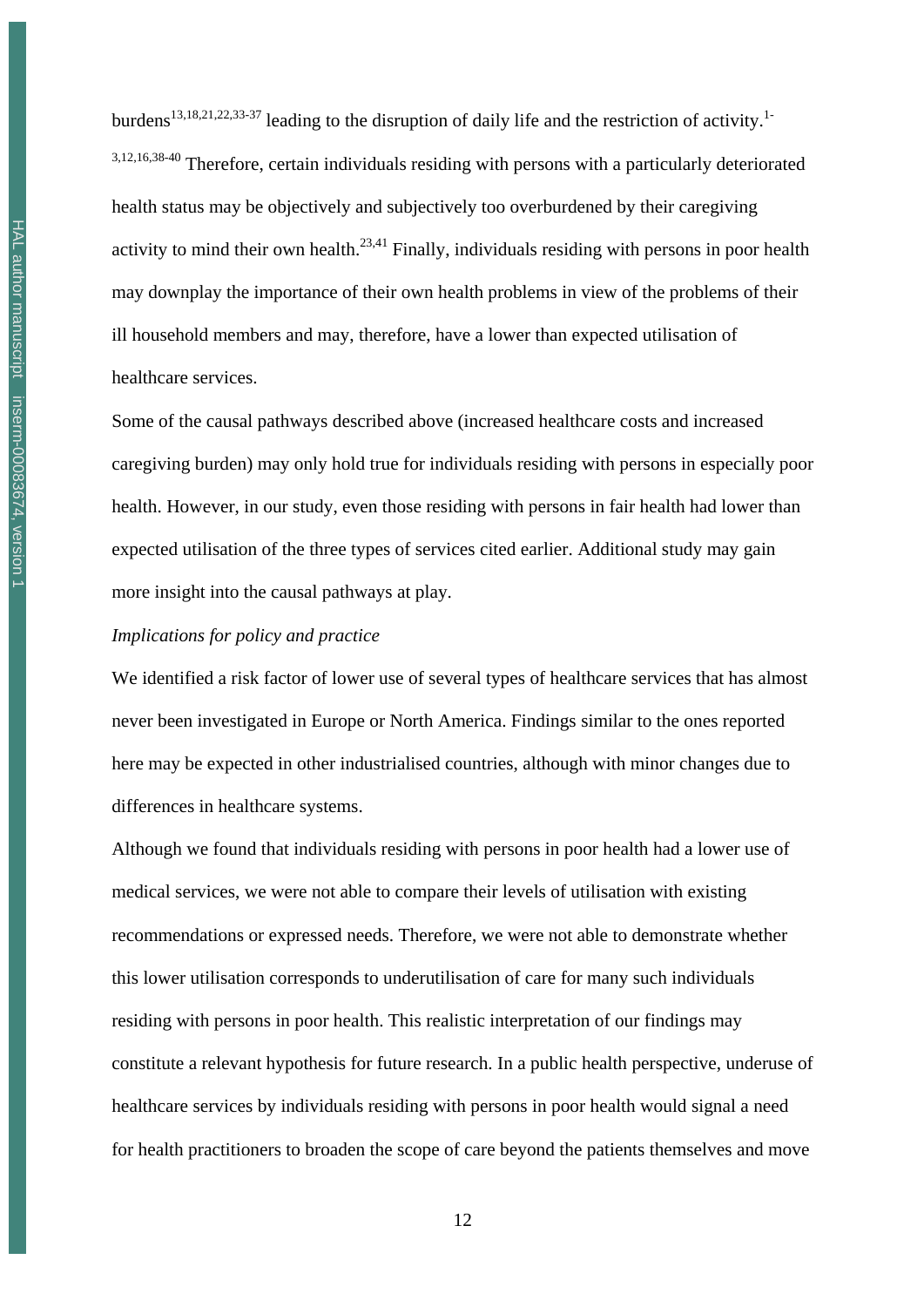toward a household centred model of care. For example, in accordance with a study that has underscored that primary care physicians are in a good position to identify caregivers at risk,<sup>20</sup> physicians might be encouraged to turn their attention to those living with their very ill patients.

In addition, if further research concludes there is a risk of underuse of healthcare services by individuals residing with ill persons, policymakers will have to consider the long term impact of this situation on the healthcare system. First, healthcare costs may be higher in an intervention-driven model of care than in a prevention-driven model of care where individuals residing with persons in poor health might benefit from the regular use of ambulatory care. Secondly, since many individuals residing with persons in poor health play an important role as family caregivers, their underuse of healthcare may not allow them to remain healthy in the long run and may lead to the increased use of the formal care system by the carereceiving household members, or even to the institutionalisation of these carerecipients. Tailoring policies to ensure that those residing with persons in poor health receive the benefit of regular use of ambulatory care (including preventive care) may be a cost-saving strategy as well.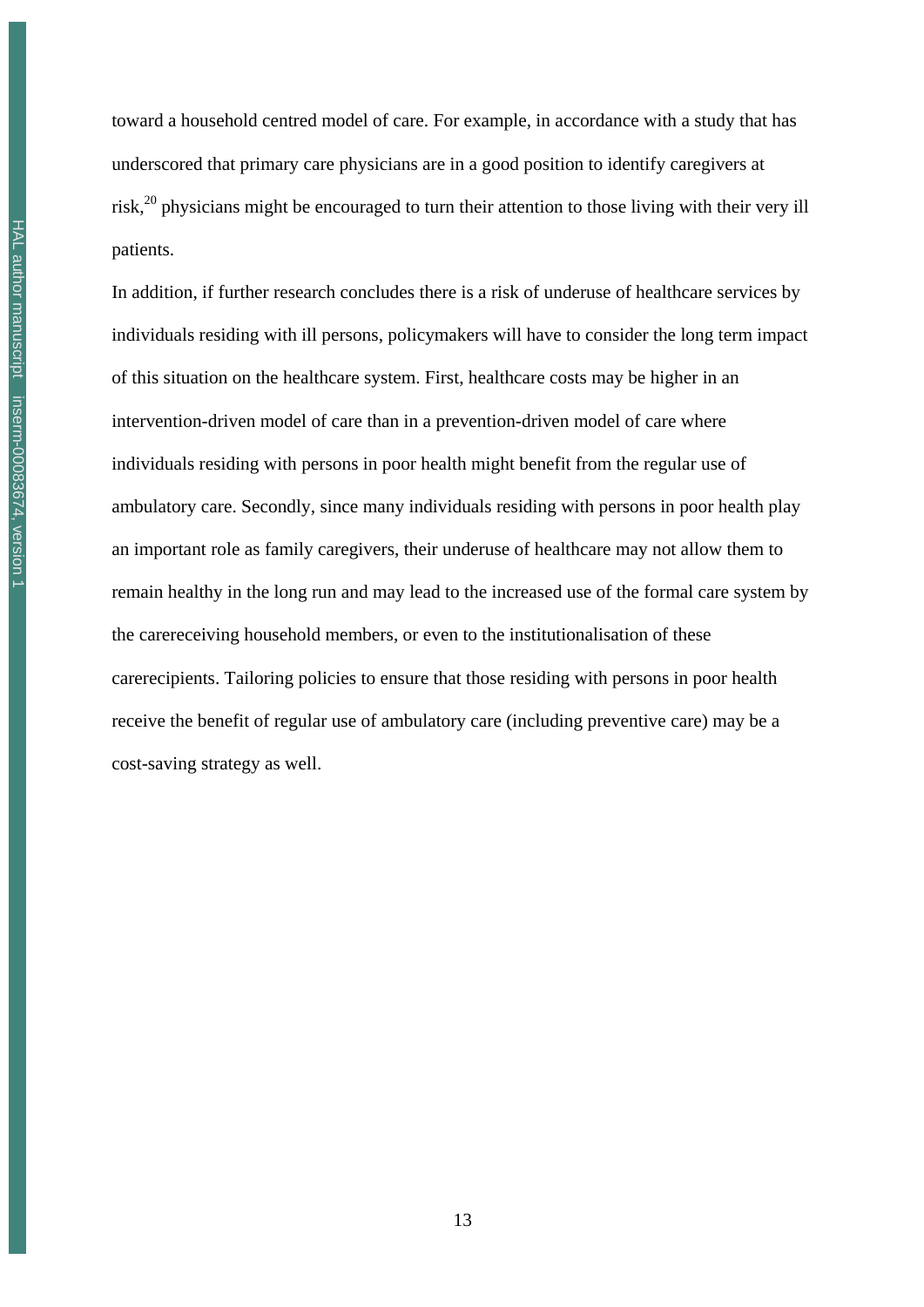### **REFERENCES**

 1 Pearlin LI, Mullan JT, Semple SJ, Skaff MM. Caregiving and the stress process: an overview of concepts and their measures. Gerontologist 1990;30:583-94.

 2 Weitzner MA, Haley WE, Chen H. The family caregiver of the older cancer patient. Hematol Oncol Clin North Am 2000;14:269-81.

 3 Schumacher KL, Dodd MJ, Paul SM. The stress process in family caregivers of persons receiving chemotherapy. Res Nurs Health 1993;16:395-404.

 4 Navaie-Waliser M, Feldman PH, Gould DA, Levine C, Kuerbis AN, Donelan K. When the caregiver needs care: the plight of vulnerable caregivers. Am J Public Health 2002;92:409-13.

 5 Emanuel EJ, Fairclough DL, Slutsman J, Alpert H, Baldwin D, Emanuel LL. Assistance from family members, friends, paid care givers, and volunteers in the care of terminally ill patients. N Engl J Med 1999;341:956-63.

 6 Hodapp RM, Fidler DJ, Smith AC. Stress and coping in families of children with Smith-Magenis syndrome. J Intellect Disabil Res 1998;42 ( Pt 5):331-40.

 7 Dyson LL. Response to the presence of a child with disabilities: parental stress and family functioning over time. Am J Ment Retard 1993;98:207-18.

 8 Beckman PJ. Influence of selected child characteristics on stress in families of handicapped infants. Am J Ment Defic 1983;88:150-6.

 9 Tak YR, McCubbin M. Family stress, perceived social support and coping following the diagnosis of a child's congenital heart disease. J Adv Nurs 2002;39:190-8.

 10 Hamlett KW, Pellegrini DS, Katz KS. Childhood chronic illness as a family stressor. J Pediatr Psychol 1992;17:33-47.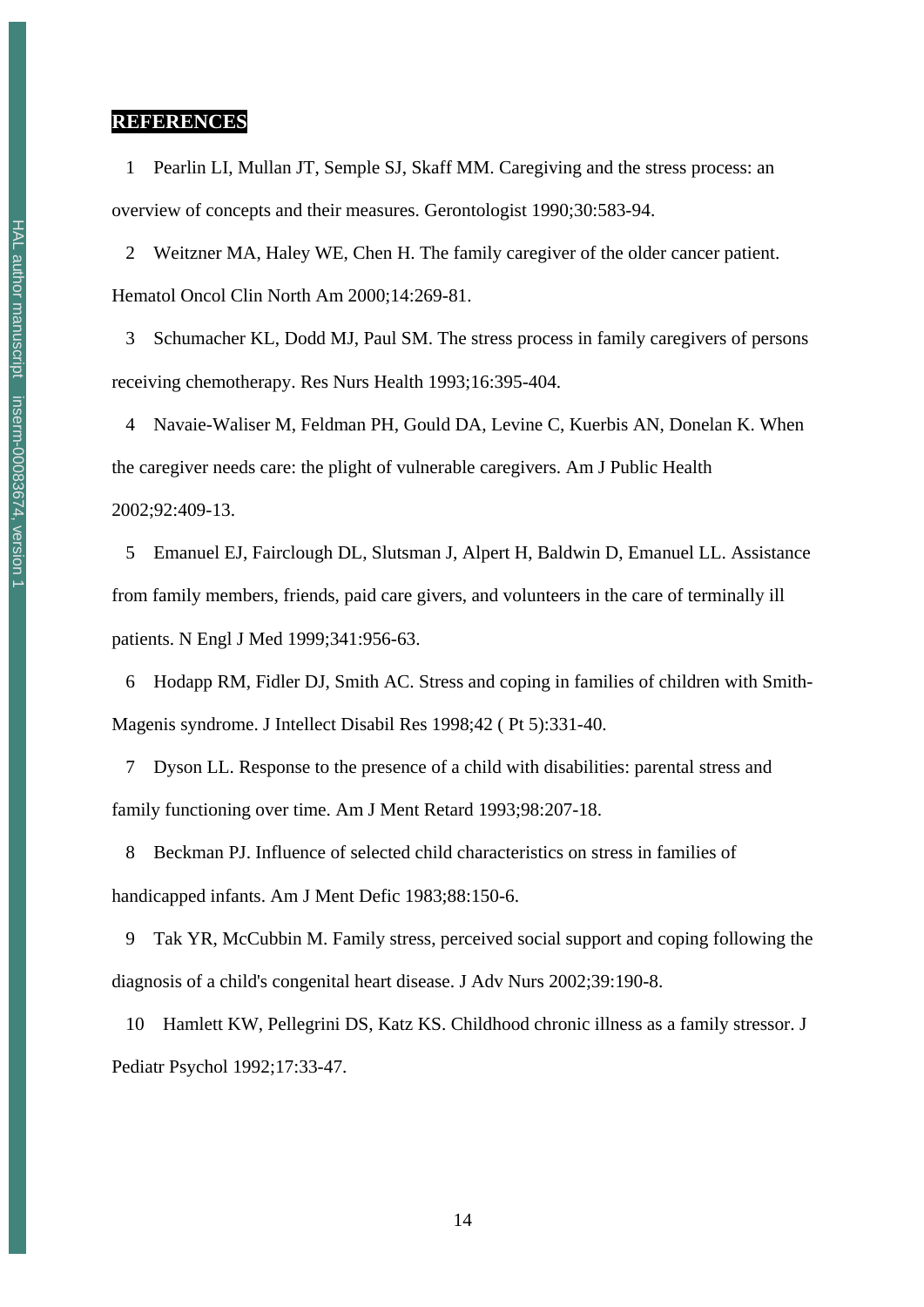11 Stewart MJ, Hart G, Mann K, Jackson S, Langille L, Reidy M. Telephone support group intervention for persons with hemophilia and HIV/AIDS and family caregivers. Int J Nurs Stud 2001;38:209-25.

 12 Haley WE, Levine EG, Brown SL, Berry JW, Hughes GH. Psychological, social, and health consequences of caring for a relative with senile dementia. J Am Geriatr Soc 1987;35:405-11.

 13 Poulshock SW, Deimling GT. Families caring for elders in residence: issues in the measurement of burden. J Gerontol 1984;39:230-9.

 14 Pinelli J. Effects of family coping and resources on family adjustment and parental stress in the acute phase of the NICU experience. Neonatal Netw 2000;19:27-37.

 15 Dura JR, Haywood-Niler E, Kiecolt-Glaser JK. Spousal caregivers of persons with Alzheimer's and Parkinson's disease dementia: a preliminary comparison. Gerontologist 1990;30:332-6.

 16 Weitzner MA, McMillan SC, Jacobsen PB. Family caregiver quality of life: differences between curative and palliative cancer treatment settings. J Pain Symptom Manage 1999;17:418-28.

 17 Baumgarten M, Hanley JA, Infante-Rivard C, Battista RN, Becker R, Gauthier S. Health of family members caring for elderly persons with dementia. A longitudinal study. Ann Intern Med 1994;120:126-32.

 18 Pruchno RA, Resch NL. Husbands and wives as caregivers: antecedents of depression and burden. Gerontologist 1989;29:159-65.

 19 Schulz R, Newsom J, Mittelmark M, Burton L, Hirsch C, Jackson S. Health effects of caregiving: the caregiver health effects study: an ancillary study of the Cardiovascular Health Study. Ann Behav Med 1997;19:110-6.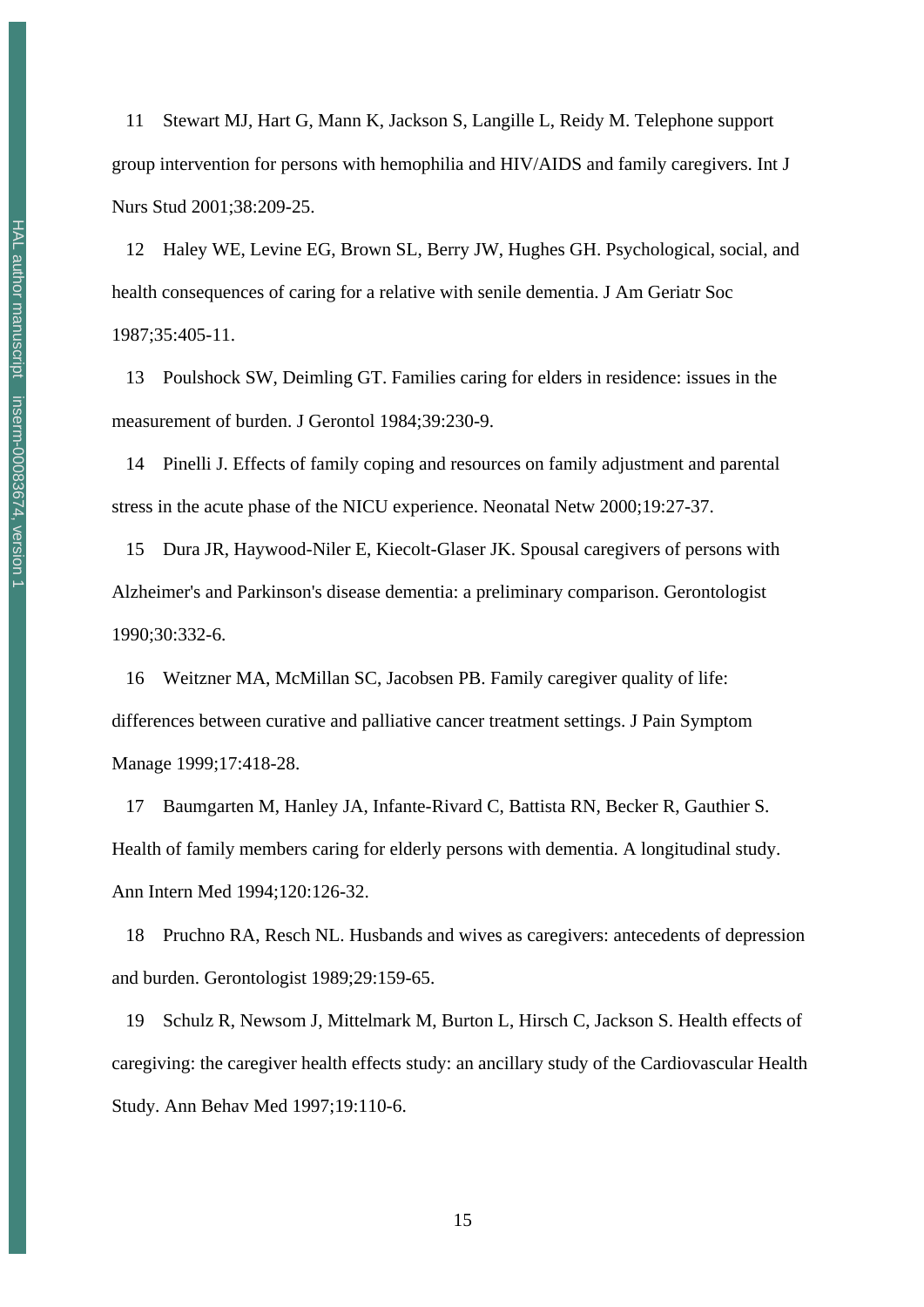20 Schulz R, Beach SR. Caregiving as a risk factor for mortality: the Caregiver Health Effects Study. JAMA 1999;282:2215-9.

 21 Caserta MS, Lund DA, Wright SD, Redburn DE. Caregivers to dementia patients: the utilization of community services. Gerontologist 1987;27:209-14.

 22 Angold A, Messer SC, Stangl D, Farmer EM, Costello EJ, Burns BJ. Perceived parental burden and service use for child and adolescent psychiatric disorders. Am J Public Health 1998;88:75-80.

 23 Burton LC, Newsom JT, Schulz R, Hirsch CH, German PS. Preventive health behaviors among spousal caregivers. Prev Med 1997;26:162-9.

 24 Covinsky KE, Goldman L, Cook EF, Oye R, Desbiens N, Reding D, et al. The impact of serious illness on patients' families. SUPPORT Investigators. Study to Understand Prognoses and Preferences for Outcomes and Risks of Treatment. JAMA 1994;272:1839-44.

 25 Scharlach AE, Midanik LT, Runkle MC, Soghikian K. Health practices of adults with elder care responsibilities. Prev Med 1997;26:155-61.

26 INSEE. L'échantillon-maître fait peau neuve. Courrier des Statistiques 1984;29.

 27 Diez-Roux AV. Bringing context back into epidemiology: variables and fallacies in multilevel analysis. Am J Public Health 1998;88:216-22.

 28 Diez-Roux AV. Multilevel analysis in public health research. Annu Rev Public Health 2000;21:171-92.

 29 Rodwin VG. The health care system under French national health insurance: lessons for health reform in the United States. Am J Public Health 2003;93:31-7.

30 INSEE. La consommation des ménages en 2001. Paris: INSEE, 2002.

 31 Hippisley-Cox J, Coupland C, Pringle M, Crown N, Hammersley V. Married couples' risk of same disease: cross sectional study. Bmj 2002;325:636.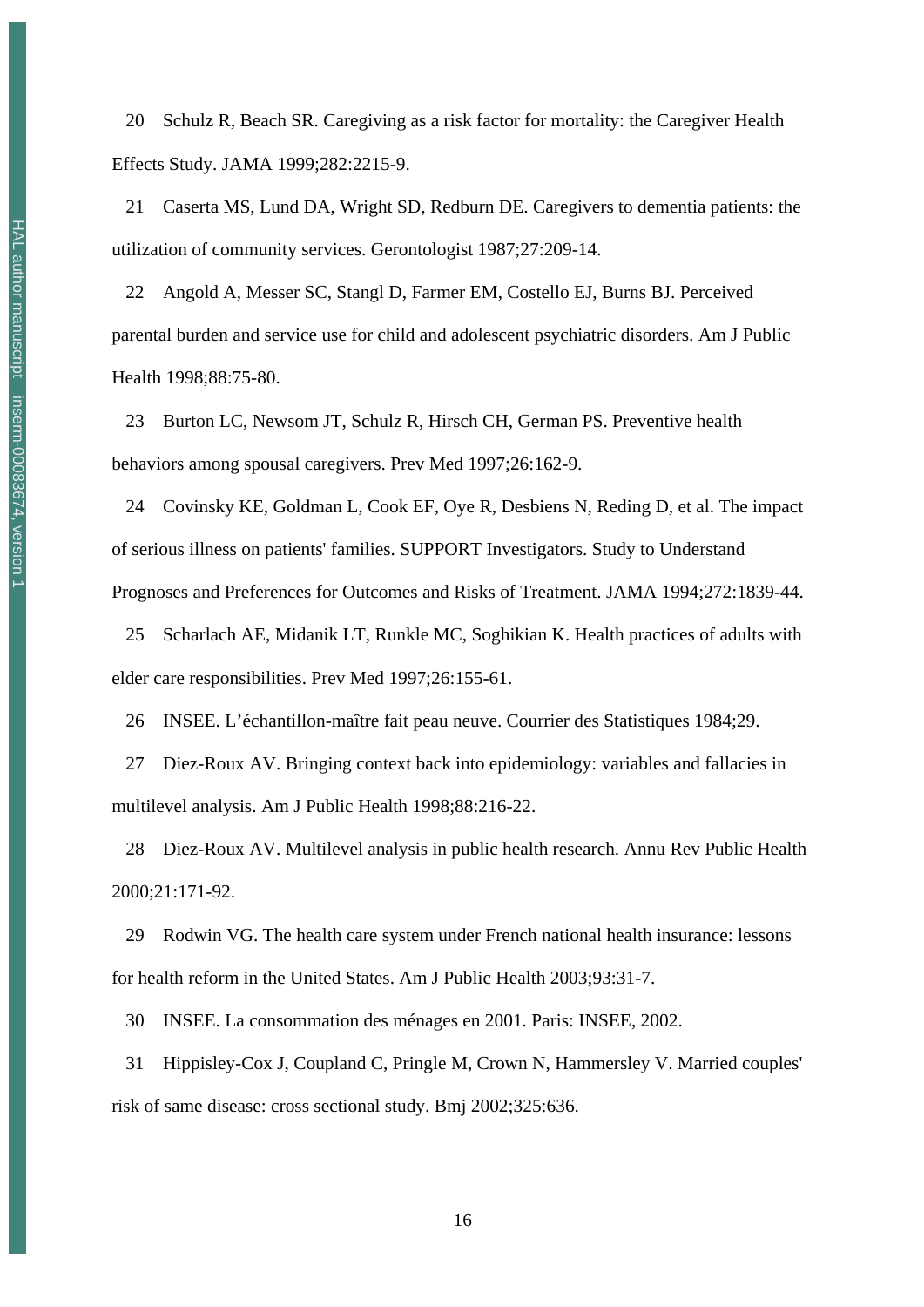32 Busse R, Dixon A, Healy J, Krasnik A, Leon S, Paris V, et al. Health care systems in eight countries: trends and challenges. London: London School of Economics & Political Science, 2002.

 33 Zarit SH, Todd PA, Zarit JM. Subjective burden of husbands and wives as caregivers: a longitudinal study. Gerontologist 1986;26:260-6.

 34 Hinrichsen GA, Ramirez M. Black and white dementia caregivers: a comparison of their adaptation, adjustment, and service utilization. Gerontologist 1992;32:375-81.

 35 Wackerbarth SB, Johnson MM. Essential information and support needs of family caregivers. Patient Educ Couns 2002;47:95-100.

 36 Cousineau N, McDowell I, Hotz S, Hebert P. Measuring chronic patients' feelings of being a burden to their caregivers: development and preliminary validation of a scale. Med Care 2003;41:110-8.

 37 Yaffe K, Fox P, Newcomer R, Sands L, Lindquist K, Dane K, et al. Patient and caregiver characteristics and nursing home placement in patients with dementia. JAMA 2002;287:2090-7.

 38 Navaie-Waliser M, Spriggs A, Feldman PH. Informal caregiving: differential experiences by gender. Med Care 2002;40:1249-59.

 39 Boaz RF. Full-time employment and informal caregiving in the 1980s. Med Care 1996;34:524-36.

 40 Mant J, Carter J, Wade DT, Winner S. Family support for stroke: a randomised controlled trial. Lancet 2000;356:808-13.

 41 O'Brien MT. Multiple sclerosis: health-promoting behaviors of spousal caregivers. J Neurosci Nurs 1993;25:105-12.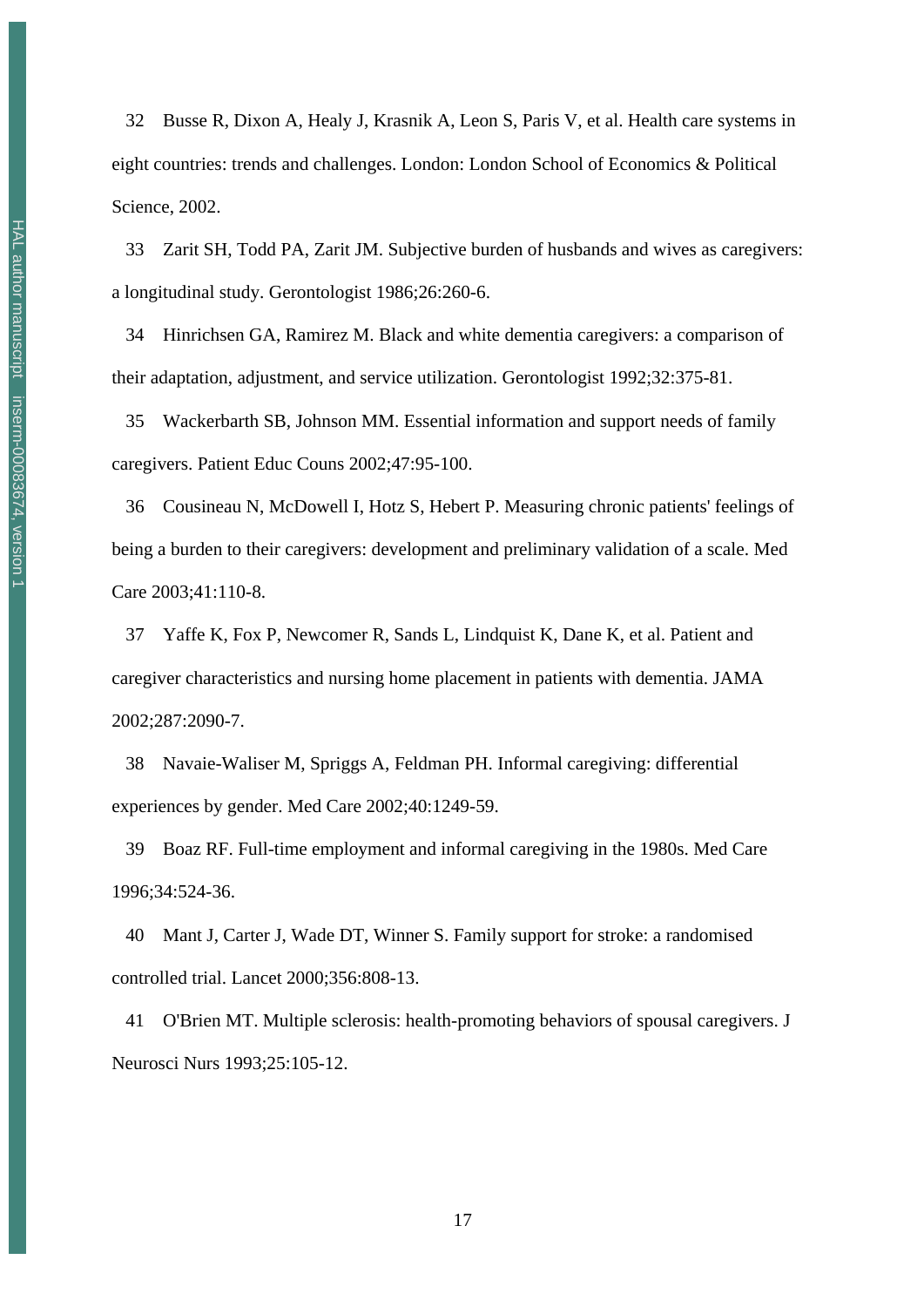#### **Table 1** Variables used as adjustment factors in regression models

| Variables                                            | Categories of the variable                                                                                       |
|------------------------------------------------------|------------------------------------------------------------------------------------------------------------------|
| Age                                                  | Under 30 <sup>a</sup> ; 30-44; 45-59; 60 or over                                                                 |
| Gender                                               | Male <sup>a</sup> ; female                                                                                       |
| Marital status                                       | Married <sup>a</sup> ; never married; divorced; widowed                                                          |
| Health status                                        | Good <sup>a</sup> ; fair; poor                                                                                   |
| Chronic disease <sup>b</sup>                         | $No^a$ ; yes                                                                                                     |
| Sick leave in the previous 12 months                 | None <sup>a</sup> ; one week or less; one week to 1 month; more than 1 month                                     |
| Received home assistance in the                      | $Noa$ ; yes                                                                                                      |
| previous 12 months <sup>c</sup>                      |                                                                                                                  |
| <b>Educational achievement</b>                       | Primary school or less <sup>a</sup> ; secondary school; university; still a student                              |
| Employment status                                    | Working <sup>a</sup> ; unemployed; student; retired; housewife; other                                            |
| Health insurance status <sup>d</sup>                 | Supplementary insurance <sup>a</sup> ; only basic insurance; fully insured for                                   |
|                                                      | medical reasons                                                                                                  |
| Number of other respondents with                     | For individuals residing with $1$ other respondent: $0^a$ ; 1. For                                               |
| only basic insurance                                 | individuals residing with 2 other respondents: $0^a$ ; 1; 2                                                      |
| Unemployment allowance recipient                     | $No^a$ ; yes                                                                                                     |
| Family allowance recipient                           | $No^a$ ; yes                                                                                                     |
| Unearned income recipient (dividend, rent, interest) | $No^a$ ; yes                                                                                                     |
| Household income per capita <sup>e</sup>             | First quartile <sup>a</sup> ; second quartile; third quartile; fourth quartile                                   |
| Housing tenure                                       | Owner occupier <sup>a</sup> ; tenant; non-rent paying occupant                                                   |
| Score for ownership of several goods <sup>f</sup>    | Low score (4 goods or less out of $12$ ) <sup>a</sup> ; mid-low score (5 or 6 goods);                            |
|                                                      | mid-high score (7 or 8 goods); high score (9 goods or more)                                                      |
| Financial problems for heating the home              | $No^a$ ; yes                                                                                                     |
| Family status                                        | Couple with children <sup>a</sup> ; couple without children; single parent family                                |
| More than 3 persons aged 15 years or                 | $No^a$ ; yes                                                                                                     |
| older in the household <sup>g</sup>                  |                                                                                                                  |
| Absence of the individual at the time                | $No^a$ ; yes                                                                                                     |
| of the interview                                     |                                                                                                                  |
|                                                      | Number of other respondents who did not use the For individuals residing with 1 other respondent: $0^a$ ; 1. For |
| healthcare service under study                       | individuals residing with 2 other respondents: $0^a$ ; 1; 2                                                      |

a: This is the reference category.

b: This variable is based on the yes/no question: "Are you being treated for a chronic disease?"

c: This variable is based on the yes/no question: "Over the previous 12 months, have you received some help because of your health from a person not belonging to the household?"

d: In France, people have health coverage on the basis of legal residence. User charges not reimbursed in this way may be refunded by supplementary elective health insurance.<sup>29</sup> People with a serious chronic illness are completely exempt from paying healthcare charges in France.

e: Household income was divided by the number of units in the household (estimated with a method by the Organisation for Economic Co-operation and Development – see: OECD Health Data 2002. Paris: OECDevelopment, 2002).

f: Twelve goods were selected by INSEE, based on previous studies of the consumption of French households<sup>30</sup>: refrigerator, freezer, refrigerator-freezer, washing machine, microwave oven, television set, hi-fi system, Minitel (electronic directory), cell phone, car, laptop, desktop computer.

g: The variable was only introduced in the model for individuals residing with 2 other respondents.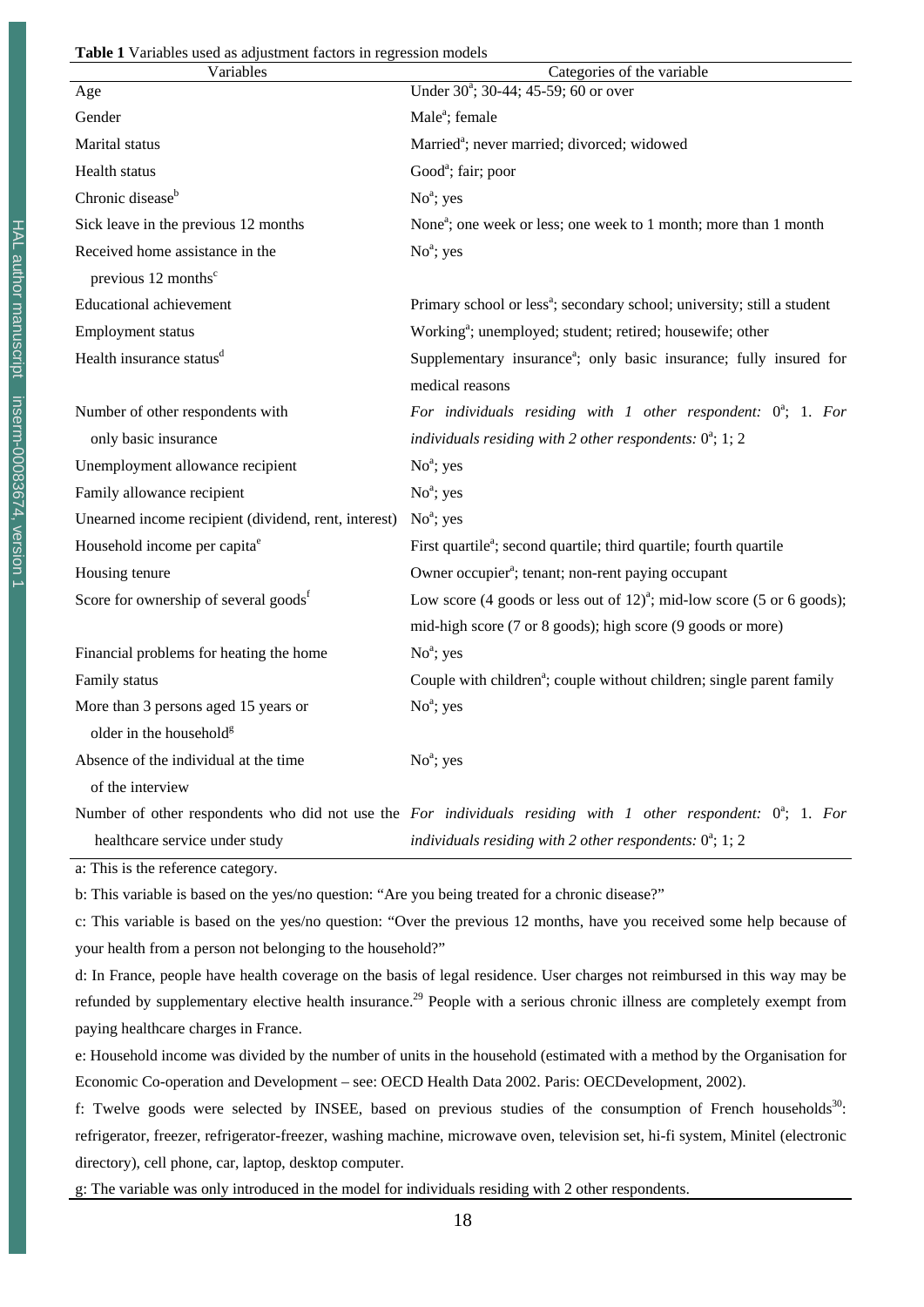Individuals not residing with persons in fair or poor health Individuals residing with persons in fair or poor health p-value<sup>a</sup> Age (mean) 39 years 46 years < 0.0001 Females (%) 57% 49% < 0.0001 Marital status < 0.0001 Married (%) 86% 70% Never married (%) 26% 24% Divorced (%) 6% 6% 3% Widowed (%) 3% 3% Health status < 0.0001 Good (%) 62% 16% Fair (%) 27% 52% Poor (%) 32% 32% Educational achievement < 0.0001 Primary school or less (%) 10% 28% Secondary school (%) 53% 51% University (%) 29% 29% 16% Health insurance status < 0.0001 Only basic insurance (%) 6% 6% 7% Supplementary insurance (%) 85% 85% Fully insured for medical reasons (%) 4% 4% 8% Annual household income per capita in € (mean) 16,366 14,264 < 0.0001

**Table 2** Main characteristics of individuals residing / not residing with persons in fair or poor health, and p-values of statistical tests<sup>a</sup>

a: We used the two-sided Wilcoxon test for the continuous variables (age, income), and the chi-square test for the categorical variables.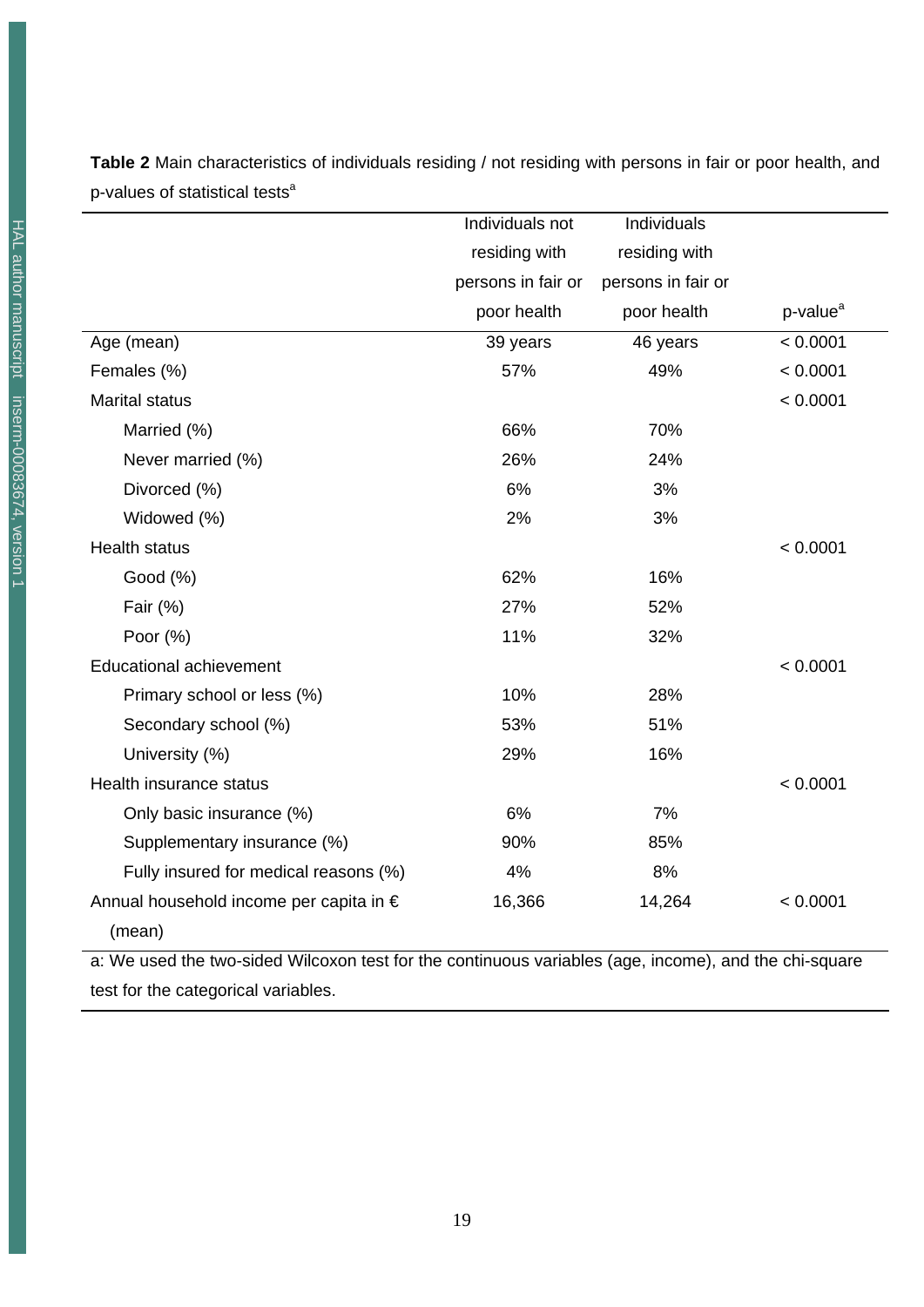**Table 3** Non-adjusted effect of (a) residing with persons in fair or poor health, and (b) residing with nonusers of healthcare services, on the risk of not using primary, specialty, and preventive care in the 12 months preceding the study. Non-adjusted odds ratio (OR) and 95% confidence interval (CI)

|                                                   | No primary care |                 | No specialty    |                  | No preventive   |                 |
|---------------------------------------------------|-----------------|-----------------|-----------------|------------------|-----------------|-----------------|
|                                                   | in the previous |                 | care in the     |                  | care in the     |                 |
|                                                   | 12 months       |                 | previous 12     |                  | previous 12     |                 |
|                                                   |                 |                 | months          |                  | months          |                 |
|                                                   | OR <sup>a</sup> | 95% CI          | OR <sup>a</sup> | 95% CI           | OR <sup>a</sup> | 95% CI          |
| For individuals residing with 1 other respondent  |                 |                 |                 |                  |                 |                 |
| $(n = 5,423)$                                     |                 |                 |                 |                  |                 |                 |
| Health status of the other respondent             |                 |                 |                 |                  |                 |                 |
| Good                                              | 1.00            |                 | 1.00            |                  | 1.00            |                 |
| Fair                                              | 0.99            | (0.82,          |                 | $1.16$ $(1.01,$  | 1.08            | (0.95,          |
|                                                   | 1.18)           |                 | 1.32)           |                  | 1.24)           |                 |
| Poor                                              | 0.82            | (0.66,          |                 | 1.14 (0.98,      | 1.13            | (0.97,          |
|                                                   | 1.02)           |                 | 1.33)           |                  | 1.31)           |                 |
| Number of other respondents who did not           |                 |                 |                 |                  |                 |                 |
| use                                               |                 |                 |                 |                  |                 |                 |
| the service <sup>b</sup>                          |                 |                 |                 |                  |                 |                 |
| Zero                                              | 1.00            |                 | 1.00            |                  | 1.00            |                 |
| One                                               |                 | $3.91**$ (3.29, |                 | $1.31***$ (1.17, | $2.71**$ (2.43, |                 |
|                                                   | 4.65)           |                 | 1.46)           |                  | 3.03)           |                 |
| For individuals residing with 2 other respondents |                 |                 |                 |                  |                 |                 |
| $(n = 2,787)$                                     |                 |                 |                 |                  |                 |                 |
| Number of other respondents in poor or fair       |                 |                 |                 |                  |                 |                 |
| health                                            |                 |                 |                 |                  |                 |                 |
| Zero                                              | 1.00            |                 | 1.00            |                  | 1.00            |                 |
| One                                               | 1.01            | (0.77,          |                 | $1.49**$ (1.19,  | 1.17            | (0.92,          |
|                                                   | 1.31)           |                 | 1.86)           |                  | 1.48)           |                 |
| Two                                               | 0.91            | (0.70,          |                 | $1.44**$ (1.17,  |                 | $1.35^*$ (1.08, |
|                                                   | 1.17)           |                 | 1.78)           |                  | 1.69)           |                 |
| Number of other respondents who did not           |                 |                 |                 |                  |                 |                 |

#### use

the service<sup>b</sup>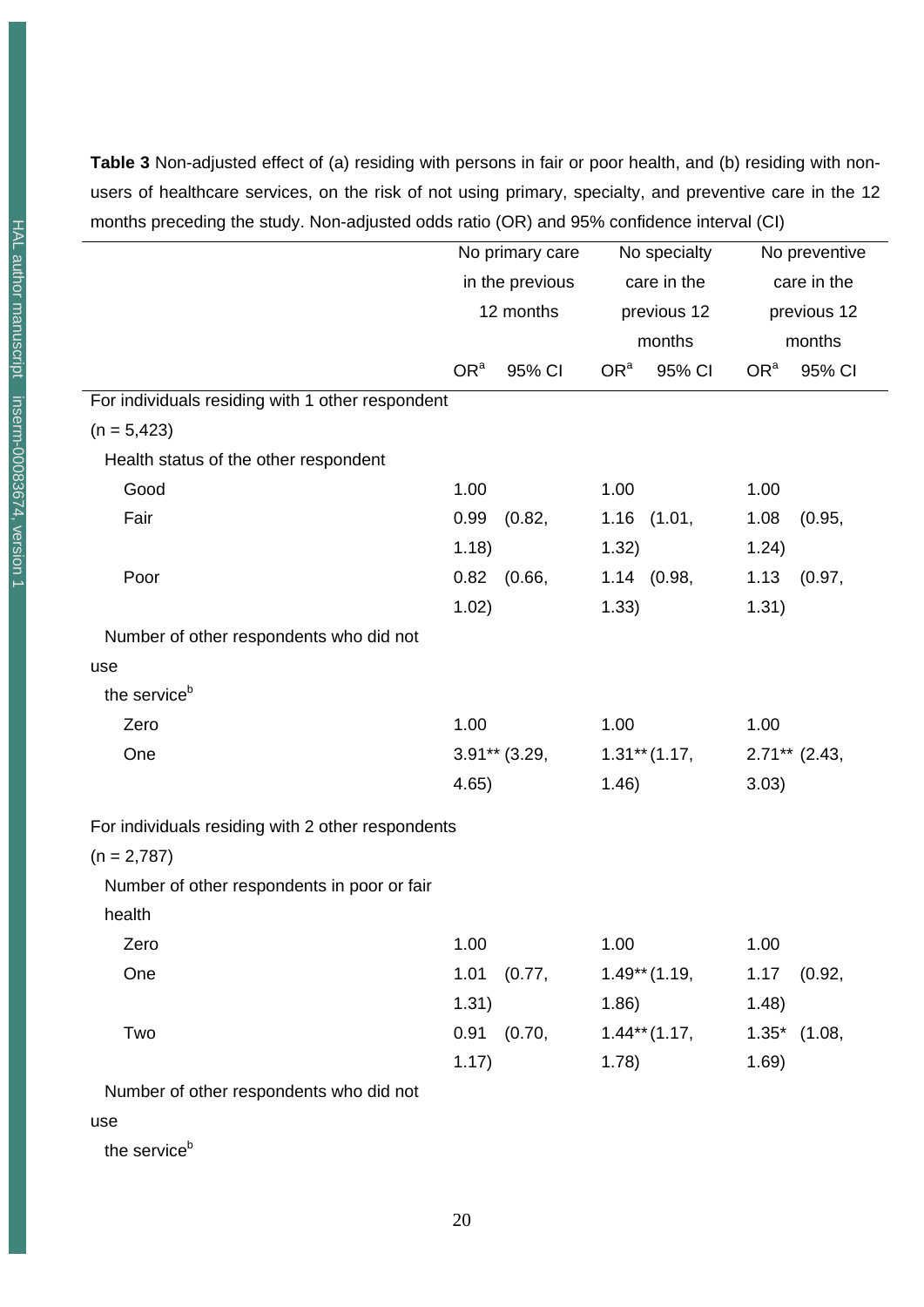| Zero | 1.00            | 1.00            | 1.00            |
|------|-----------------|-----------------|-----------------|
| One  | $3.52**$ (2.87, | $1.88**$ (1.56, | $1.99**$ (1.58, |
|      | 4.31)           | 2.28)           | 2.51)           |
| Two  | $4.85**$ (3.60, | $3.01**$ (2.45, | $4.42**$ (3.51, |
|      | 6.53)           | 3.70)           | (5.58)          |

a: The effects of residing with persons in fair or poor health and of residing with non-users of healthcare services were adjusted for each other, but were not adjusted for other covariates.

b: When investigating predictors of utilisation of a given service, we adjusted for whether the other household residents had used the same service (with no consideration for the other two types of services investigated).

\**p* < 0.01; \*\**p* < 0.001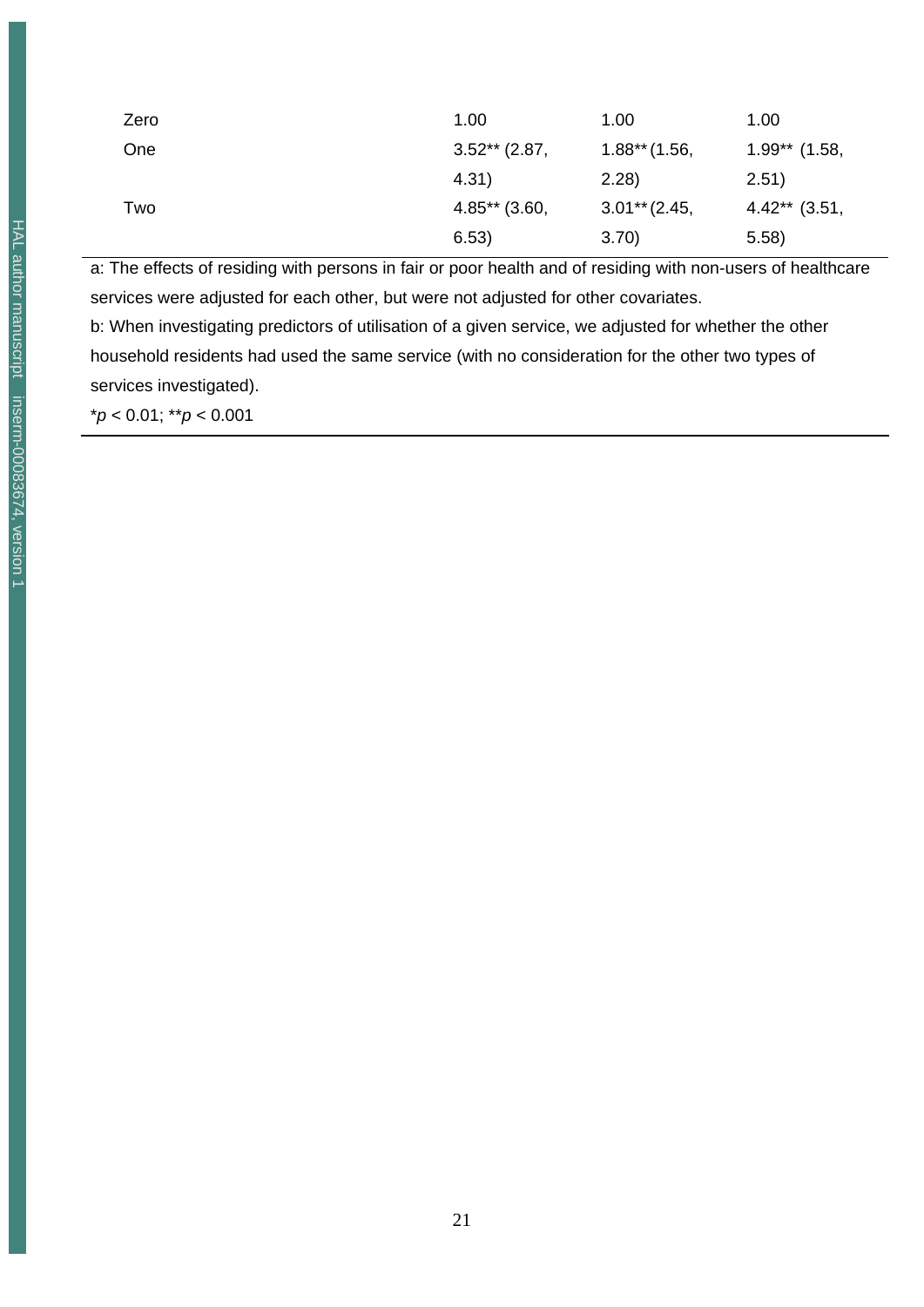**Table 4** Effect of (a) residing with persons in fair or poor health, and (b) residing with non-users of healthcare services adjusted for health variables, on the risk of not using primary, specialty, and preventive care in the 12 months preceding the study. Odds ratio (OR) and 95% confidence interval (CI) adjusted for health variables only

|                                                   | No primary care |                 | No specialty    |                 | No preventive   |                 |
|---------------------------------------------------|-----------------|-----------------|-----------------|-----------------|-----------------|-----------------|
|                                                   | in the previous |                 | care in the     |                 | care in the     |                 |
|                                                   | 12 months       |                 | previous 12     |                 | previous 12     |                 |
|                                                   |                 |                 | months          |                 | months          |                 |
|                                                   | OR <sup>a</sup> | 95% CI          | OR <sup>a</sup> | 95% CI          | OR <sup>a</sup> | 95% CI          |
| For individuals residing with 1 other respondent  |                 |                 |                 |                 |                 |                 |
| $(n = 5,423)$                                     |                 |                 |                 |                 |                 |                 |
| Health status of the other respondent             |                 |                 |                 |                 |                 |                 |
| Good                                              | 1.00            |                 | 1.00            |                 | 1.00            |                 |
| Fair                                              | $1.63**$ (1.32, |                 | $1.68**$ (1.43, |                 | $1.45**$ (1.24, |                 |
|                                                   | 2.03)           |                 | 1.97)           |                 | 1.69)           |                 |
| Poor                                              |                 | $2.00**$ (1.54, | $2.43**$ (2.01, |                 | $1.89**$ (1.57, |                 |
|                                                   | 2.59)           |                 | 2.94)           |                 | 2.26            |                 |
| Number of other respondents who did not           |                 |                 |                 |                 |                 |                 |
| use                                               |                 |                 |                 |                 |                 |                 |
| the service <sup>b</sup>                          |                 |                 |                 |                 |                 |                 |
| Zero                                              | 1.00            |                 | 1.00            |                 | 1.00            |                 |
| One                                               | $4.23**$ (3.50, |                 | $1.46**$ (1.29, |                 | $2.91**$ (2.59, |                 |
|                                                   | 5.11)           |                 | 1.65)           |                 | 3.26)           |                 |
| For individuals residing with 2 other respondents |                 |                 |                 |                 |                 |                 |
| $(n = 2,787)$                                     |                 |                 |                 |                 |                 |                 |
| Number of other respondents in poor or fair       |                 |                 |                 |                 |                 |                 |
| health                                            |                 |                 |                 |                 |                 |                 |
| Zero                                              | 1.00            |                 | 1.00            |                 | 1.00            |                 |
| One                                               |                 | $1.28$ $(0.95,$ |                 | $1.73**$ (1.35, | 1.31            | (1.02,          |
|                                                   | 1.73)           |                 | 2.21)           |                 | 1.69)           |                 |
| Two                                               |                 | $1.67^*$ (1.23, |                 | $2.15**$ (1.69, |                 | $1.93**$ (1.50, |
|                                                   | 2.28            |                 | 2.75)           |                 | (2.48)          |                 |
| Number of other respondents who did not           |                 |                 |                 |                 |                 |                 |
| use                                               |                 |                 |                 |                 |                 |                 |
| the service <sup>b</sup>                          |                 |                 |                 |                 |                 |                 |
| Zero                                              | 1.00            |                 | 1.00            |                 | 1.00            |                 |
|                                                   |                 |                 |                 |                 |                 |                 |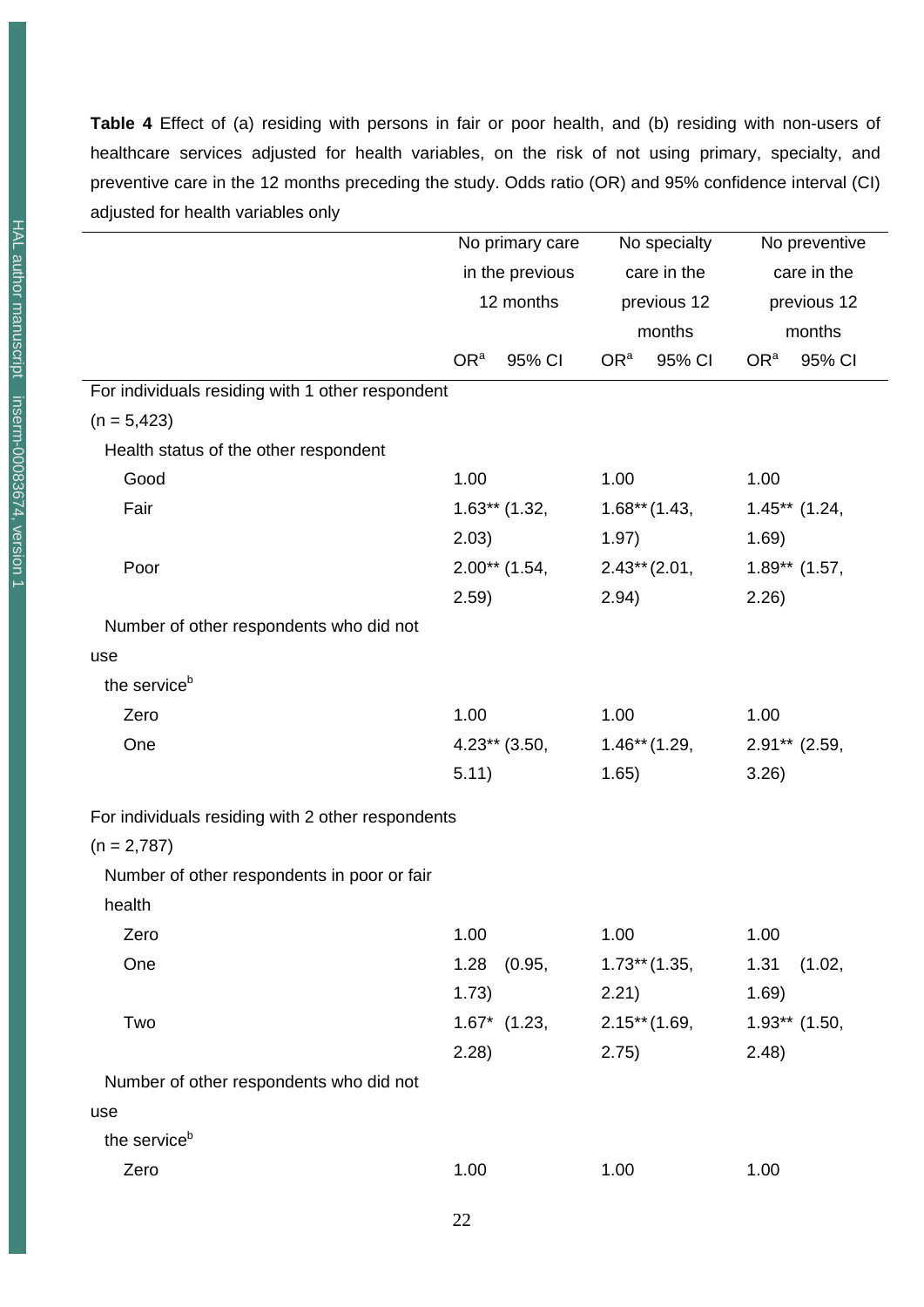| One | $3.86**$ (3.09, | $1.97**$ (1.61, | $2.15**$ (1.69,  |
|-----|-----------------|-----------------|------------------|
|     | 4.83)           | (2.41)          | (2.74)           |
| Two | $6.99**$ (4.95, | $3.69**$ (2.95, | $5.11***$ (4.00, |
|     | 9.88            | 4.60)           | 6.53)            |

a: The effects of residing with persons in fair or poor health and of residing with non-users of healthcare services were adjusted for each other, and were further adjusted for all health variables listed in table 1: health status, chronic disease, sick leave, and home assistance.

b: When investigating predictors of utilisation of a given service, we adjusted for whether the other household residents had used the same service (with no consideration for the other two types of services investigated).

\**p* < 0.01; \*\**p* < 0.001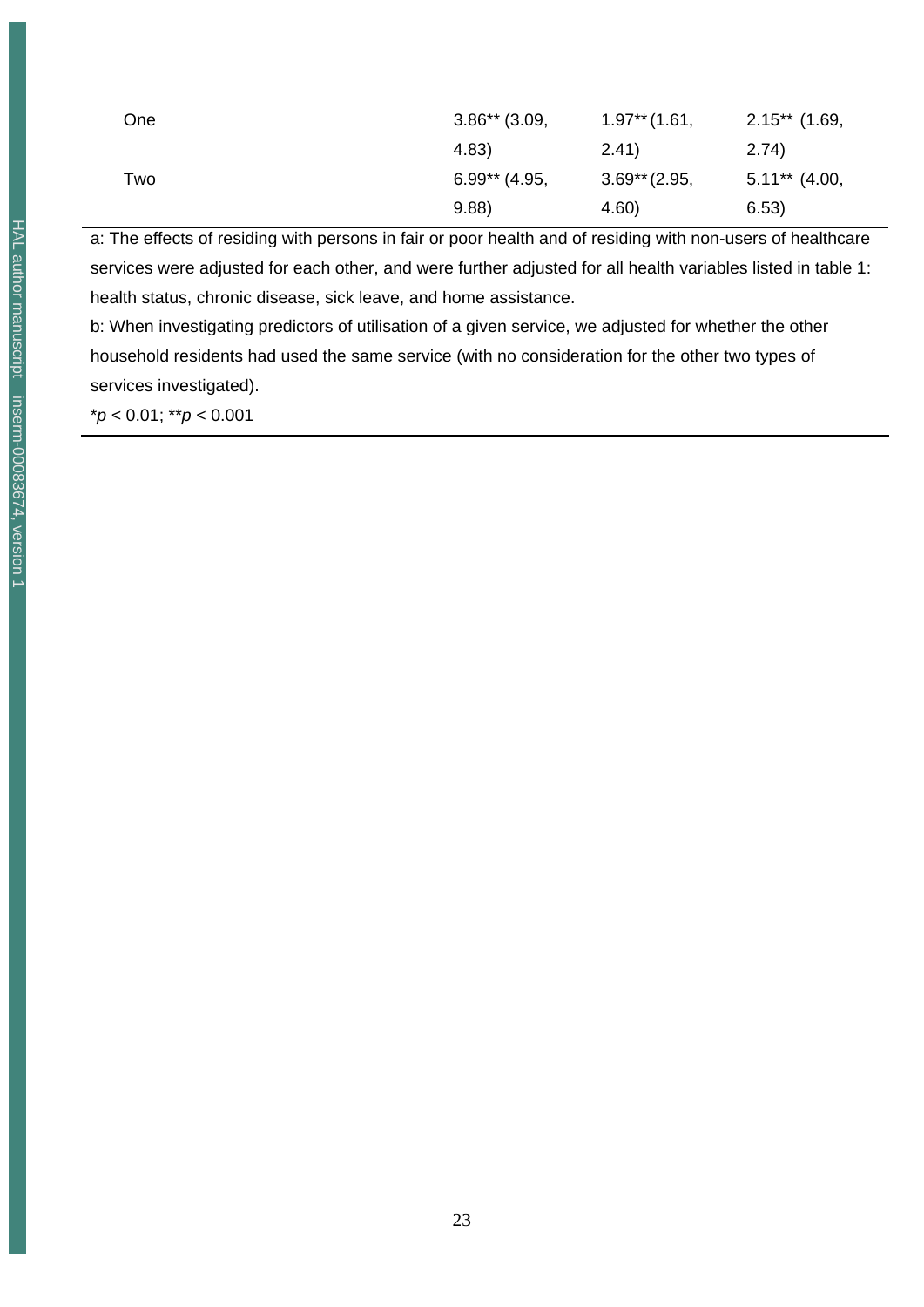**Table 5** Fully adjusted effect of (a) residing with persons in fair or poor health, and (b) residing with nonusers of healthcare services, on the risk of not using primary, specialty, and preventive care in the 12 months preceding the study. Fully adjusted odds ratio (OR) and 95% confidence interval (CI)

|                                                   | No primary care              |                 | No specialty               |                 | No preventive              |                  |
|---------------------------------------------------|------------------------------|-----------------|----------------------------|-----------------|----------------------------|------------------|
|                                                   | in the previous<br>12 months |                 | care in the<br>previous 12 |                 | care in the<br>previous 12 |                  |
|                                                   |                              |                 |                            |                 |                            |                  |
|                                                   |                              |                 | months                     |                 | months                     |                  |
|                                                   | OR <sup>a</sup>              | 95% CI          | OR <sup>a</sup>            | 95% CI          | OR <sup>a</sup>            | 95% CI           |
| For individuals residing with 1 other respondent  |                              |                 |                            |                 |                            |                  |
| $(n = 5,423)$                                     |                              |                 |                            |                 |                            |                  |
| Health status of the other respondent             |                              |                 |                            |                 |                            |                  |
| Good                                              | 1.00                         |                 | 1.00                       |                 | 1.00                       |                  |
| Fair                                              | $1.56**$ (1.21,              |                 | $1.39**$ (1.16,            |                 |                            | $1.34*$ $(1.11,$ |
|                                                   | 2.01)                        |                 | 1.67)                      |                 | 1.61)                      |                  |
| Poor                                              |                              | $1.89**$ (1.39, | $1.69**$ (1.36,            |                 | $1.67**$ (1.34,            |                  |
|                                                   | 2.56)                        |                 | 2.10)                      |                 | 2.07)                      |                  |
| Number of other respondents who did not           |                              |                 |                            |                 |                            |                  |
| use                                               |                              |                 |                            |                 |                            |                  |
| the service <sup>b</sup>                          |                              |                 |                            |                 |                            |                  |
| Zero                                              | 1.00                         |                 | 1.00                       |                 | 1.00                       |                  |
| One                                               |                              | $3.88**$ (2.92, |                            | $1.38^*$ (1.13, |                            | $2.92**$ (2.45,  |
|                                                   | 5.17)                        |                 | 1.67)                      |                 | 3.50)                      |                  |
| For individuals residing with 2 other respondents |                              |                 |                            |                 |                            |                  |
| $(n = 2,787)$                                     |                              |                 |                            |                 |                            |                  |
| Number of other respondents in poor or fair       |                              |                 |                            |                 |                            |                  |
| health                                            |                              |                 |                            |                 |                            |                  |
| Zero                                              | 1.00                         |                 | 1.00                       |                 | 1.00                       |                  |
| One                                               | 1.24                         | (0.83,          |                            | $1.65^*$ (1.13, | 1.28                       | (0.97,           |
|                                                   | 1.86)                        |                 | 2.41)                      |                 | 1.68)                      |                  |
| Two                                               |                              | $1.69^*$ (1.15, |                            | $1.77^*$ (1.21, |                            | $1.70**$ (1.27,  |
|                                                   | 2.48)                        |                 | 2.58)                      |                 | 2.26)                      |                  |
| Number of other respondents who did not           |                              |                 |                            |                 |                            |                  |
| use                                               |                              |                 |                            |                 |                            |                  |
| the service <sup>b</sup>                          |                              |                 |                            |                 |                            |                  |
| Zero                                              | 1.00                         |                 | 1.00                       |                 | 1.00                       |                  |

 $\overline{a}$